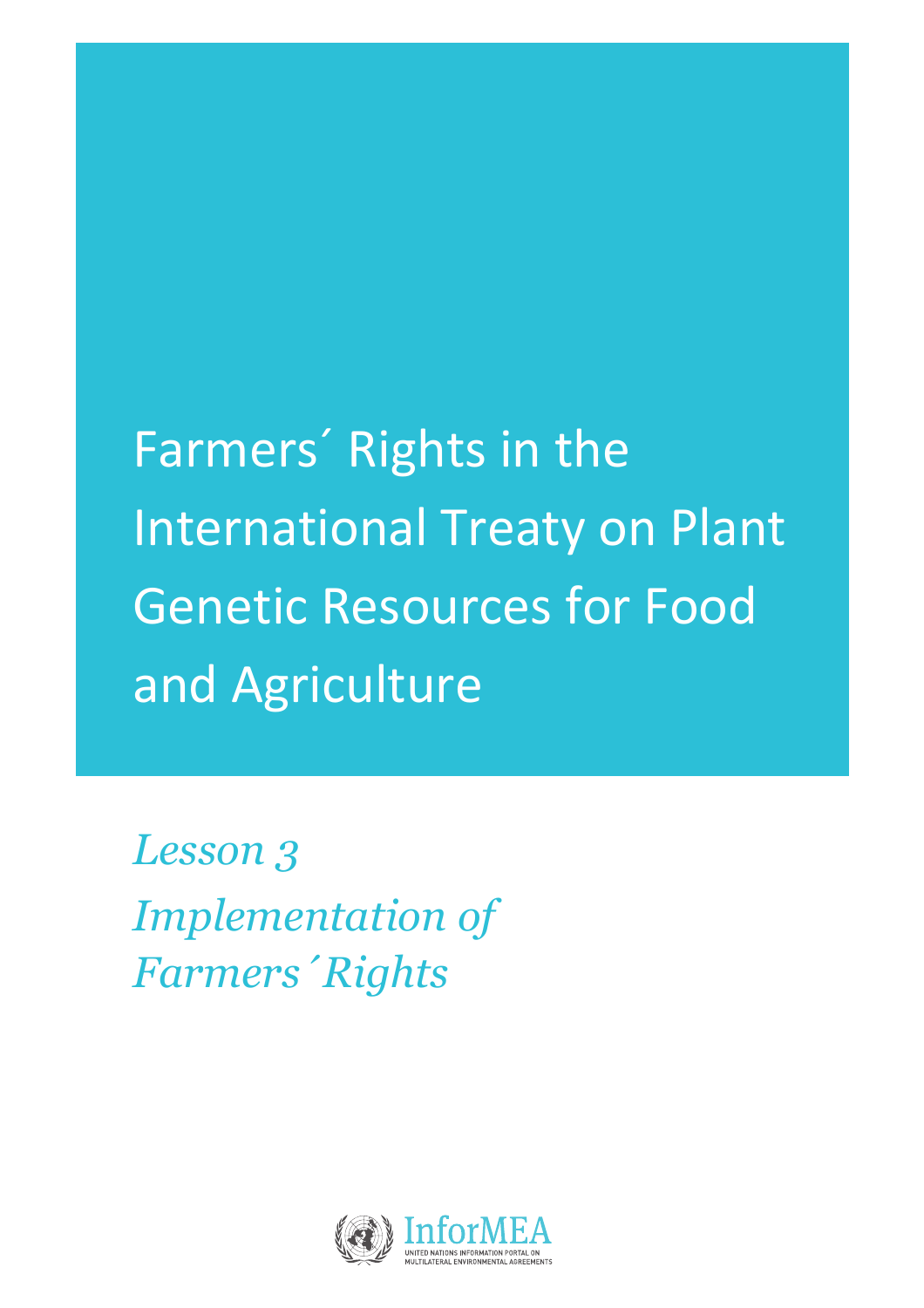Farmers<sup>'</sup> Rights in the International Treaty on Plant Genetic Resources for Food and Agriculture -

#### **Overview of the lesson**

Despite international acknowledgement, and the call to governments to adopt measures to promote and safeguard Farmers' Rights, these are still not promoted or protected by national legal and policy frameworks in most countries. Contracting Parties and many other stakeholders have frequently highlighted the problem of inadequate capacity regarding Farmers' Rights, as well as a lack of common understanding of what these mean, and how to implement them in real terms.

This lesson presents some ideas and practical activities implemented by different stakeholders, aimed at promoting an understanding of Farmers' Rights, and ensuring that they are realized. The examples showcased have been extracted from various publications, as well as from submissions by Contracting Parties and stakeholders. A selection of policies, programmes and projects presented here demonstrate some of the different ways in which the provisions of Farmers' Rights can be put into practice, with varying degrees of success.

Learners are encouraged to share their own experiences, views and perceptions, together with possible approaches for promoting and advocating the realization of Farmers' Rights, in their own country specific context.. 

#### **Learning Objectives**

At the end of this lesson, you will able to:

1. Explain how to implement the components of Farmers' Rights in the International Treaty at the national level

2. Provide some practical examples of the realization of Farmers' Rights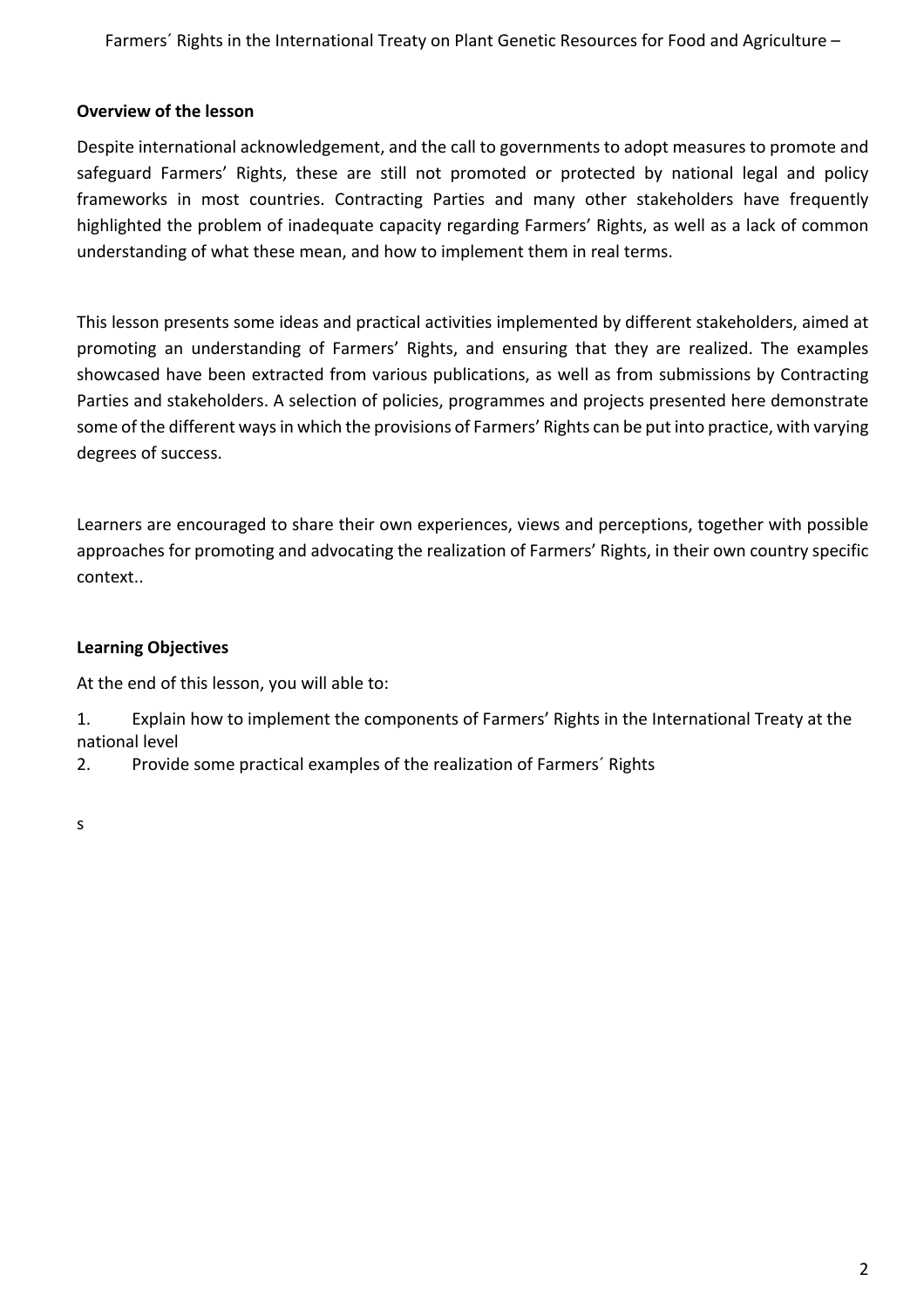#### **1.** Article 9, Farmers' Rights: some practical explanations and progress in the implementation

When implementing Article 9 of the International Treaty, it is important to bear in mind the historical context of Farmers' Rights, as outlined in Lesson 1. Farmers are custodians and developers of plant genetic resources, so recognizing and rewarding them for their indispensable contribution to the global gene pool and associated knowledge is crucial, in order that they can maintain this role for local and global food security. Farmers' Rights constitute a cornerstone of the International Treaty. Their realization is a precondition for achieving its three objectives of *conservation, sustainable use, and fair and equitable benefit sharing*. 

The components of Farmers' Rights are:

- i) protection of traditional knowledge;
- $ii)$  the fair and equitable sharing of benefits;
- iii) the right to participate in decision-making; and

iv) no limitation to rights that farmers have to save, use, exchange and sell farm-saved seed/propagating material.

Despite the many challenges and barriers in the realization of Farmers' Rights at national level<sup>1</sup>, efforts are already underway with regard to implementation of components of Farmers' Rights in the International Treaty. Progress is being made with regard to the protection of traditional knowledge; equitable benefit sharing; the participation in decision making; and the right of farmers to save, use, exchange and sell farm-saved seed/propagating material. This indicates that there exists an opportunity for sharing and learning from the examples of different countries and stakeholders in putting Farmers' Rights into practice.

Lesson 2 has provided some explanation for the above components of Farmers' Rights, additional thoughts to further understand these components are given here, together with some examples of practices that directly or indirectly contributing to the realization of one or more of the components of Farmers' Rights. These examples are extracted from the results of initiatives, projects, policies and actions implemented by different stakeholders and from different countries. The examples are sorted into four categories: (i) protection of Traditional Knowledge; (2) the fair and equitable sharing of benefits; (3) participate in decision-making; and (4) the right that farmers have to use, exchange and sell farm-saved seed/propagating material.

#### 1.1 Farmers' Rights in relation to the protection of traditional knowledge

Traditional knowledge (TK) includes expertise in the selection, storage, use and management of seed. This knowledge is vital for understanding the properties or characteristics of plants and varieties, their uses, cultural significance and cultivation practices. Traditional knowledge is disappearing at an alarming pace, alongside genetic erosion. Safeguarding traditional knowledge can involve two approaches:<sup>2</sup> (1) protection against extinction; and (2) protection against misappropriation.

 <sup>1</sup> Stakeholders' Consultation on Farmers' Rights: African Position Paper, 27-29 June 2016, Harare, Zimbabwe (http://www.fao.org/3/a-bq550e.pdf); Global Consultation on Farmers' Rights, 27-30 September, 2016, Bali, Indonesia; The Farmers' Rights Project: resource pages for decision-makers and practitioners (http://www.farmersrights.org/state/index.html)

 $2$  R. Andersen, 2016. Farmers' Rights: evolution of the international policy debate and national implementation. *In:* Farmers' Crop Varieties and Famers' Rights. Challenges in taxonomy and law (ed) M. Halewood. Bioversity International, Earthscan from Routledge. pp 136-151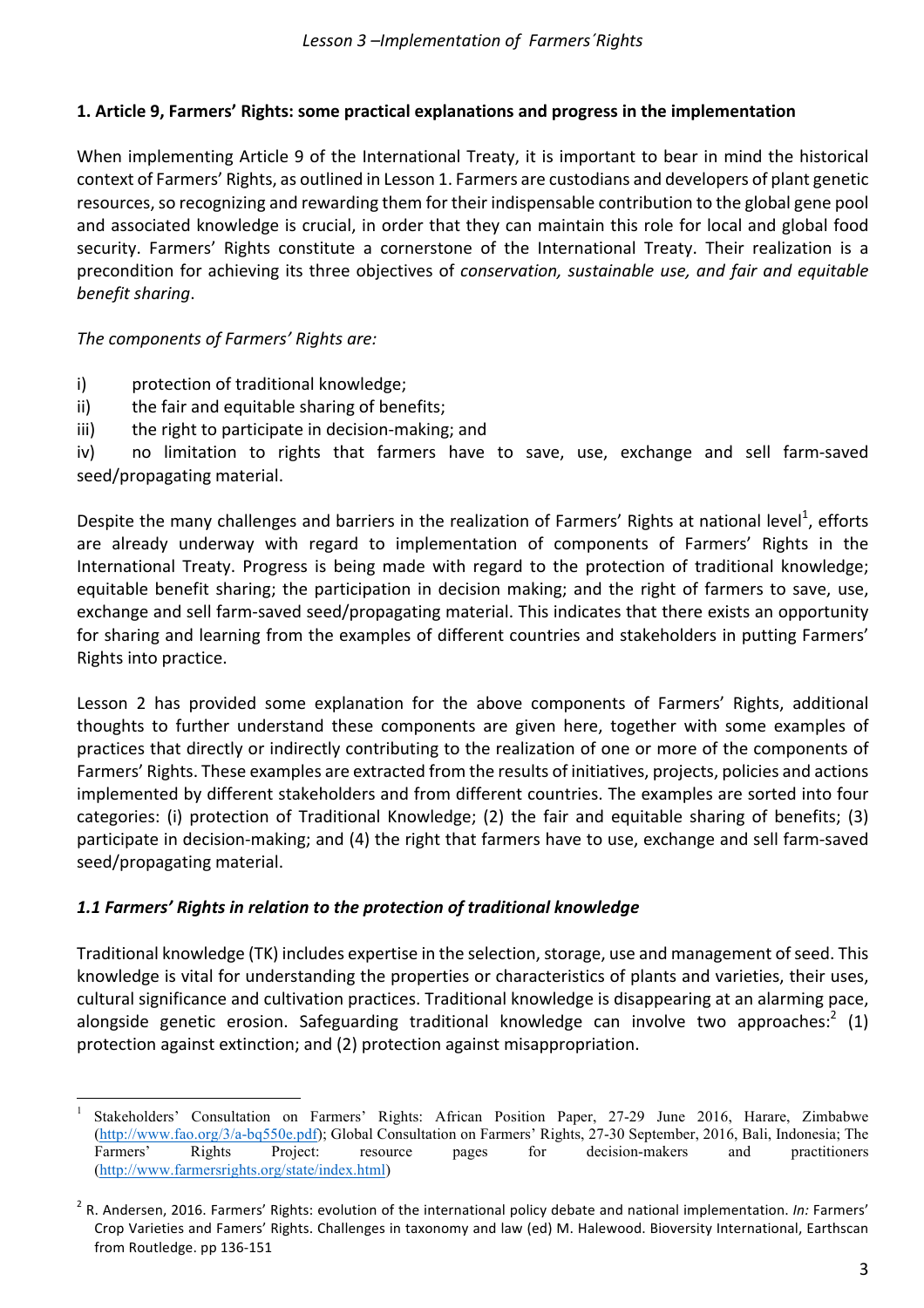Protecting TK against extinction means ensuring that it is kept alive and developed further. Measures for its protection are considered crucial by farmers who therefore engage in farming practices in which the use of PGRFA, or agrobiodiversity in general, is promoted through community biodiversity management (CBM).<sup>3</sup> The best way of protecting traditional knowledge against extinction is to use and share it. Measures for diffusing traditional knowledge can include the organization of seminars, conferences and gatherings among farmers, to share knowledge associated with crop diversity.

One of the practical examples of protecting traditional knowledge by using and sharing is through the Community Seed (gene) Banks, a practice that exists for the last 30 years. These are community-managed seed banks where indigenous, local variety seeds are stored and shared with the members. This is very vital for sharing not only seed and varieties, but also the associated knowledge in conservation and the cultivation of crops. They perform multiple functions, depending on the objectives set by their own members. These might include undertaking awareness-raising and educational activities; documenting TK and information; collecting, distributing and exchanging seeds; sharing knowledge and experience; promoting agro-ecological practices; conducting participatory crop improvement experiments; networking and policy advocacy; and many other activities related to seed conservation.

#### 1.2 Farmers' Rights to participate equitably in the sharing of benefits

Mechanisms for benefit sharing may vary, depending upon the type of benefits, the specific conditions in the country and the stakeholders involved. The benefit sharing mechanism must be flexible, as it should be determined by the partners involved in benefit sharing, and will vary on a case-by-case basis. Benefits to be shared may be influenced by numerous factors, including the extent of sharing, and the nature of the final product development. Most regulations envisage forms of direct benefit sharing between the 'owners' and 'buyers' of genetic resources, often upon prior informed consent on mutually agreed terms, as set out in the CBD and its Nagoya Protocol.<sup>4</sup> Under the International Treaty, facilitated access to genetic resources that are included in the Multilateral Systems is itself recognized as a major benefit of the system. Means of benefit sharing arising from the use of PGRFA that are to be shared on a 'fair and equitable' basis were presented in Lesson 2. $5$ 

To interpret this provision of Farmers' Rights, some guidance can be found in Article 13 of the International Treaty on the Multilateral System of Access and Benefit-sharing, the most important benefits are the following:

1) facilitated access to plant genetic resources for food and agriculture

2) the exchange of information: this includes catalogues and inventories, information on technologies and results of technical, scientific and socio-economic research on PGRFA including data on characterization, evaluation and information on use.

3) access to and transfer of technology: Contracting Parties agree to provide or facilitate access to technologies for the conservation, characterization, evaluation and use of PGRFA. The International Treaty lists various means by which transfer of technology is to be carried out, including participation in

 $3$  Community Biodiversity Management is a methodology for promoting conservation and the sustainable utilization of biodiversity at local level, with an emphasis on agrobiodiversity or plant genetic resources. CBM distinguishes itself from other strategies that target *in situ* conservation, or on-farm management, by its focus on increasing the decision-making power of communities and securing access to and control over their biological and genetic resources for sustainable livelihood management. Source: Community Biodiversity Management: promoting resilience and the conservation of plant genetic resources. (eds) W.S. de Boef, A. Subedi, N. Perono, M. Thijssen, and E. O'Keefe, 2013. Earthscan from Routledge.

 $^4$  Nagoya Protocol on Access to Genetic Resources and the Fair and Equitable Sharing of Benefits Arising from their Utilization

to the Convention on Biological Diversity, UNEP/CBD/COP/DEC/X/1 of 29 October 2010.<br><sup>5</sup> According to paragraph (b) of Article 9.2 of the International Treaty, measures that Contracting Parties should take, as appropriate and subject to their national legislation, include those to ensure the right of farmers "to equitably participate in sharing benefits arising from the utilization of plant genetic resources for food and agriculture".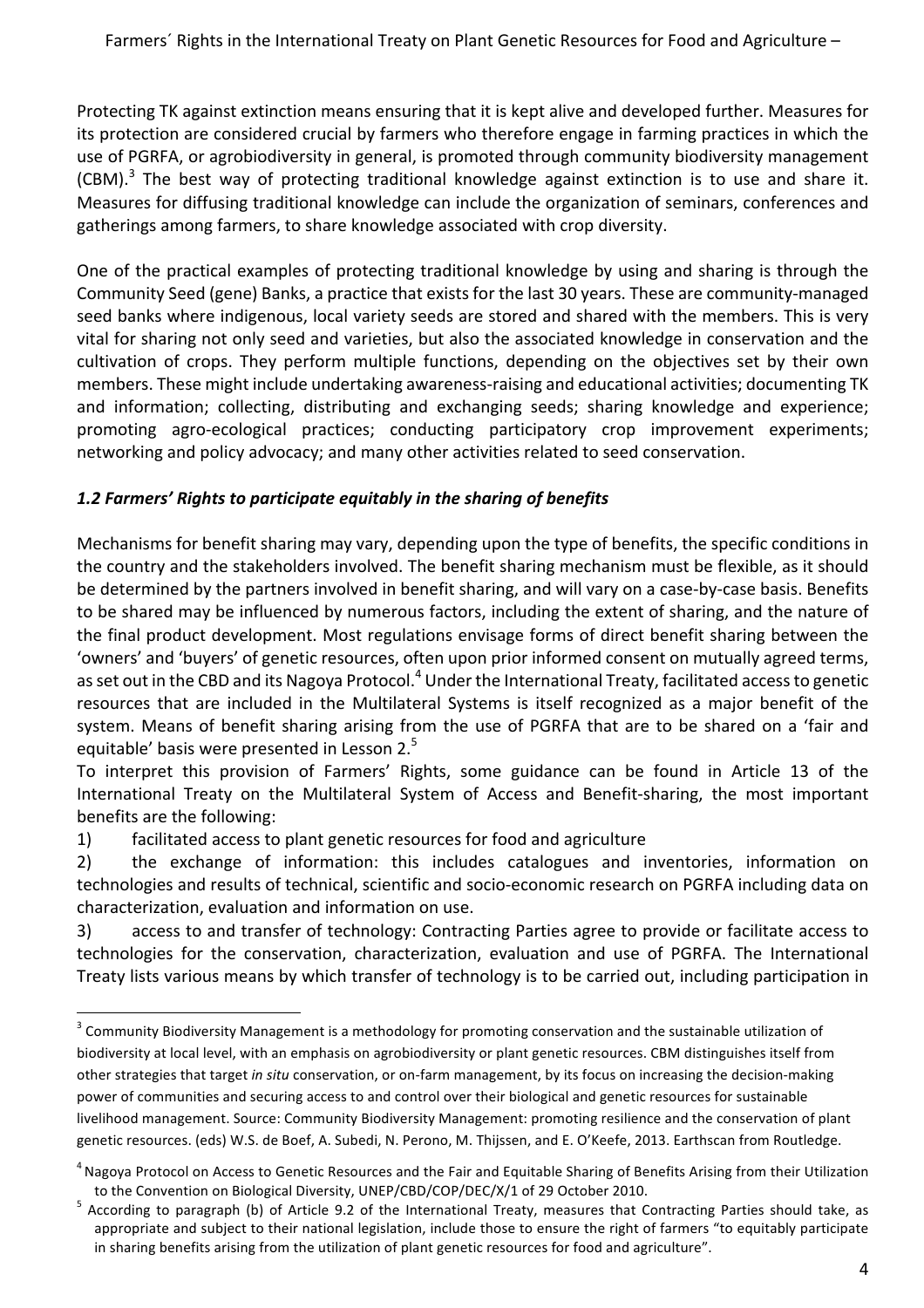crop-based or thematic networks and partnerships, commercial joint ventures, human resources development and through making research facilities available. Access to technology, including that protected by IPR, is to be provided and/or facilitated under fair and most-favorable terms, including on concessional and preferential terms where mutually agreed. Access to these technologies is provided while respecting applicable property rights and access laws.

4) capacity-building: the International Treaty gives priority to programmes for scientific education and training in the conservation and use of PGRFA, to the development of facilities for conserving and using PGRFA and to the carrying out of joint scientific research.

Article 13 specifies that benefits arising from the use of plant genetic resources for food and agriculture PGRFA that are shared under the Multilateral System should flow primarily, directly and indirectly, to farmers in all countries, especially in developing countries and countries with economies in transition, who conserve and sustainably utilize PGRFA.

The most frequently mentioned form of sharing includes the following<sup>6</sup>:

Conservation activities, including local gene banks and community seed banks;

Access to seed and propagating material, and related information, and the strengthening of farmers' or informal seed systems:

Enhanced utilization of farmers' varieties, including value adding and market access;

Participatory plant breeding/crop improvement and its variations in methods that facilitate collaboration between farmers and scientists;

Community biodiversity management that aims to contribute to the empowerment of communities assuming responsibilities in the conservation and use of PGR, which are in turn transformed into actions that guide the communities towards asserting their Farmers' Rights.

The Benefit-sharing Fund of the International Treaty, which was launched in 2009, is also relevant for provisions on Farmers' Rights. Its financial resources are distributed directly and indirectly to farmers who are conserving and sustainably using PGR.

Bilateral and multilateral development cooperation represents another source of benefit sharing, which supports many biodiversity conservation development programmes and projects at local level.

# *1.3 Farmers' Rights to participate equitably in decision-making*

The participation of farmers in the development of laws, regulations, policies and programmes related to plant genetic resources is critically important. Farmers are the key actors and ideally, policies and programmes that target them should take into account their situation and perspectives as points of departure. In many countries, mechanisms for participation include extensive use of public hearings at various stages in the process of policy development. Farmers' participation is also relevant in the implementation of laws and regulations, or in what may be referred to as PGRFA governance. Consultative processes of various kinds are central, and the stronger the representation of farmers and farmers' organizations, the greater the legitimacy of results, and the more likely that they will lead to effective measures for the conservation and sustainable use of PGRFA, as well as the realization of Farmers' Rights. Of fundamental importance is the need to raise awareness and enhance understanding and capacitybuilding among farmers, policy-makers and decision-makers alike on this issue, and to ensure their participation in the decision-making process.

 $^6$  Electronic Survey on the Implementation of Farmers' Rights - Report, 2017; R. Andersen, 2016. Farmers' Rights: evolution of the international policy debate and national implementation. In: Farmers' Crop Varieties and Famers' Rights. Challenges in taxonomy and law (ed) M. Halewood. Bioversity International, Earthscan from Routledge. pp 136-151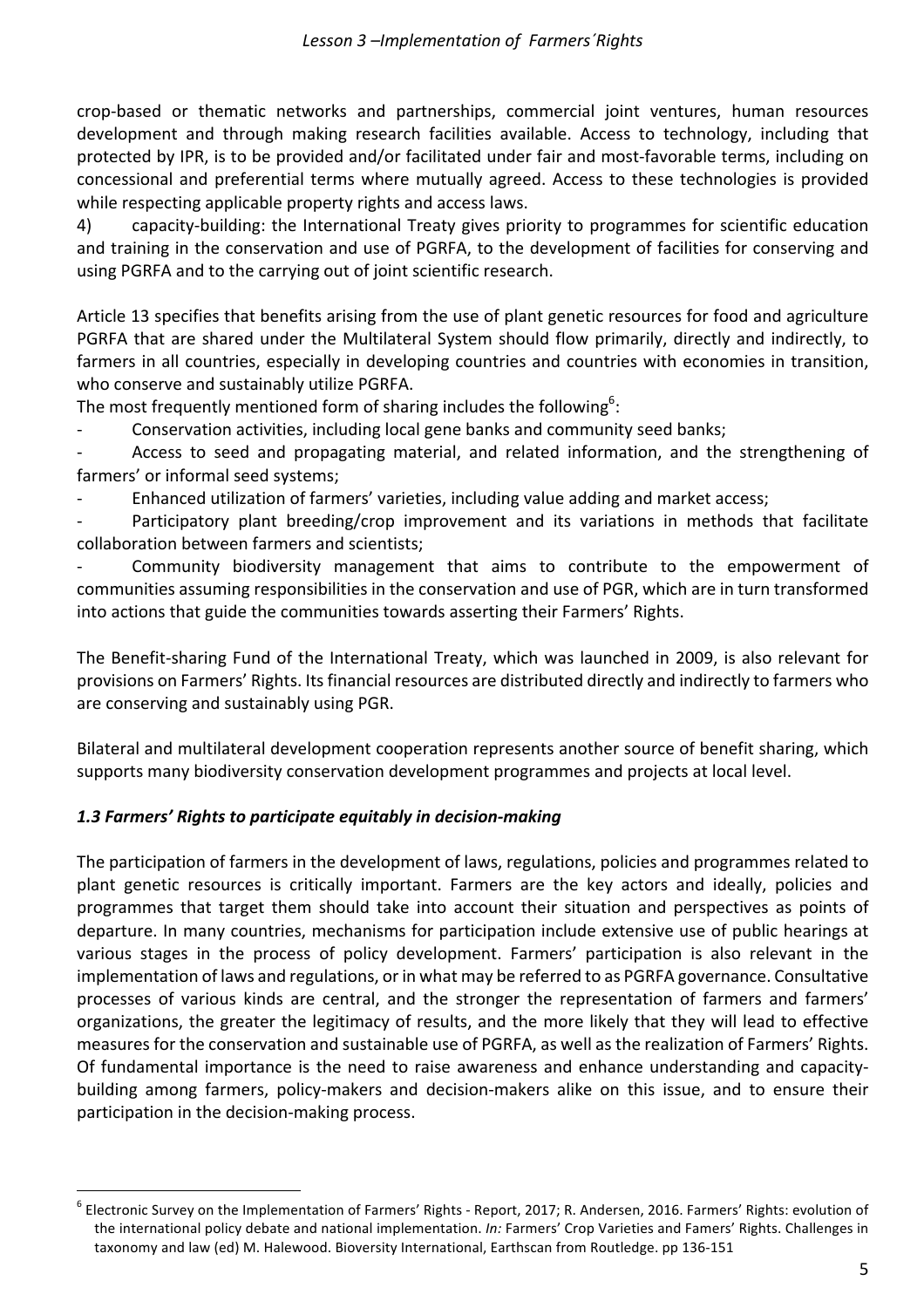Community seed/gene banks offer another mechanism for implementing farmer participation in decisionmaking. Community seed banks have multiple functions. They promote recognition of farmers' knowledge systems and seed resources, encourage participation in decision-making and benefit sharing, and could encourage the development of supportive policy and seed regulatory frameworks. Community seed bank practices and participatory plant breeding activities build on existing, and mostly informal forms of access and benefit sharing, while adding new elements. Depending on the purpose agreed by members, a community seed bank may engage in participatory plant breeding and variety selection, which can strengthen access to and availability of improved seeds and increase diversity. In participatory plant breeding, farmers, researchers, local consumers and other actors join forces in a continuous, highly dynamic and complex process of selection and exchange of seeds, and interactions between farmers and seed producers, research institutions and other relevant stakeholders. Benefits are generated throughout the process of collaboration and are shared dynamically and at all times among the diverse stakeholders.

# 1.4 Farmers' Rights to save, use, exchange and sell farm-saved seed

Article 9.3 states that nothing in the relevant article 'shall be interpreted to limit any rights that farmers have to save, use, exchange and sell farm-saved seed/propagating material, subject to national law and as appropriate'. The preamble notes that 'the rights... to save, use, exchange and sell farm-saved seed and other propagating material... are fundamental to the realization of Farmers' Rights.' This indicates the importance of the issue, but does not give any clear guidance. Farmers are granted rights in this direction subject to state sovereignty. Countries are free to define the legal space they deem sufficient for farmers regarding their rights to save, use, exchange and sell farm-saved seed. However, countries' scope for defining such legal space for farmers is generally restricted by other international commitments. Most countries in the world are members of the World Trade Organization (WTO), and are thus obliged to implement the WTO Agreement on Trade-Related Aspects of Intellectual Property Rights (TRIPS Agreement). The TRIPS Agreement states that all WTO member countries must protect plant varieties, either by patents, or by an effective *sui generis* system (a system of its own kind), or a combination. The limits to a *sui generis* system and the meaning of an 'effective' *sui generis* system are not explicitly defined in the text. In other words, the countries have to introduce some sort of plant breeders' rights.

#### The importance of conserving and using plant genetic resources

The value of both traditional farmers' varieties and wild relatives of cultivated plants in crop improvement and agricultural development cannot be overemphasized. There are many examples of this, highlighted below by a few examples.

Traditional farmers' varieties have provided many individual traits that have been introduced into existing, improved breeding lines:

• One local variety of wheat that is found in Turkey, collected by J. R. Harlan in 1948, was ignored for many years because of its many negative agricultural characteristics. But in the 1980s it was discovered that the variety carries genes that are resistant to many disease causing fungi. It has since been used as a source of resistance to a range of diseases.

The primitive Japanese dwarf wheat variety, Norin 10, introduced into America in 1946, had a key role in the genetic improvement of wheat during the so-called 'Green Revolution'. It was used as a donor of the genes that are responsible for dwarfism, which allow increased nitrogen uptake and therefore increased production in intensive farming systems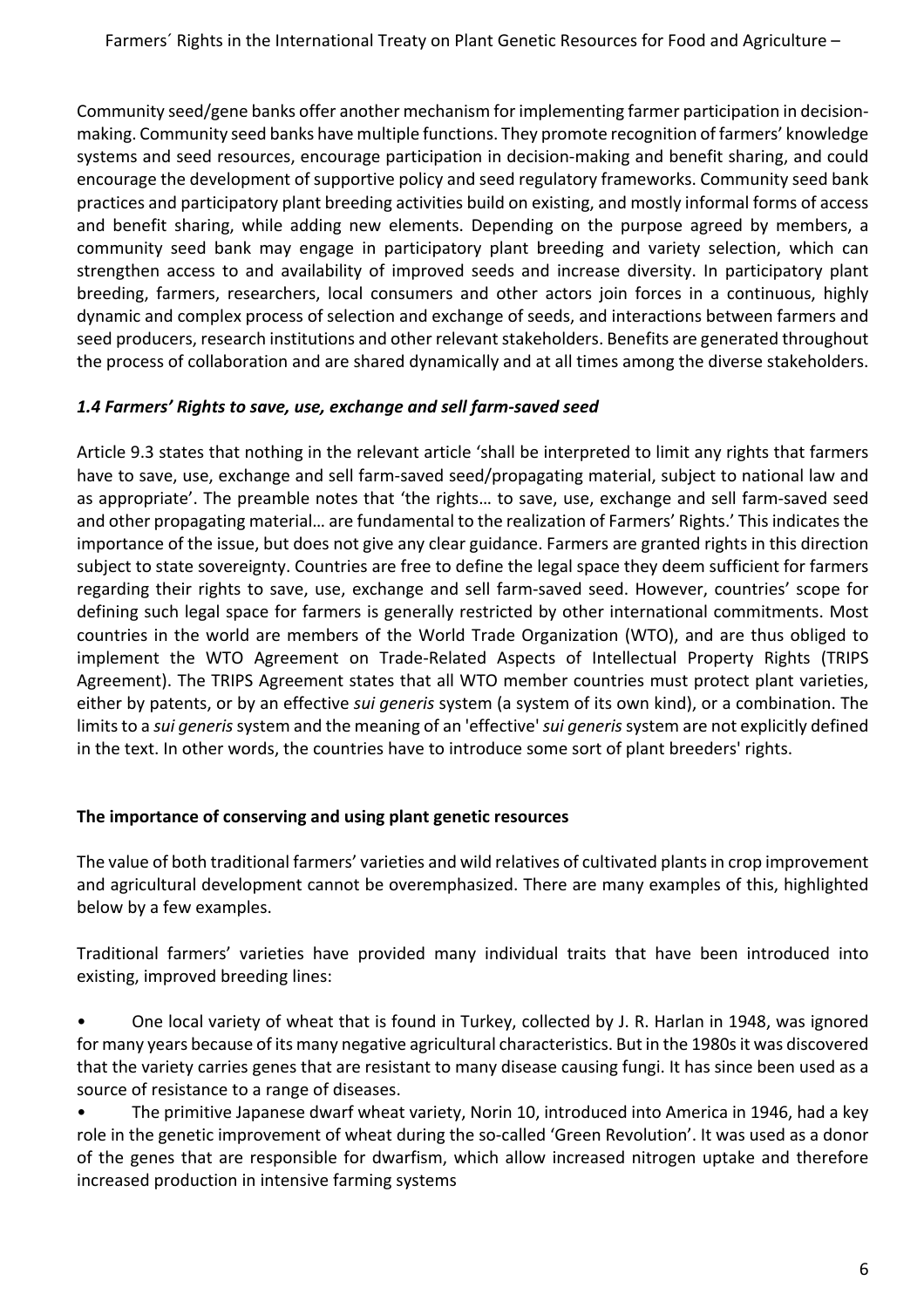Wild relatives of current crop plants, although agronomically undesirable, might also have acquired many desirable characteristics as a result of their long exposure to natural selection, and can therefore make very useful contributions to crop improvement:

An outstanding example is the genus *Lycopersicon*, in which many wild species can be crossed with the cultivated tomato *L. esculentum* and have been successfully used as donors of fungus-resistant genes (*L. hirsutum*  and *L. peruvianum*), nematode-resistant genes (*L. peruvianum*), insect-resistant genes (*L.*  hirsutum), genes for quality improvement (*L. chmielewskii*), and genes for adaptation to adverse environments (*L. cheesmaniae*).

Wild forms of *Beta* collected in the 1920s were used in the 1980s in California as a source of resistance to rhizomania, a devastating sugar-beet root disease. Meanwhile, it was found that the collections also show *Erwinia* root-rot resistance, sugar-beet root maggot tolerance, and moderate leafspot resistance.

These examples show that genetic material that once seemed to be of no particular value has proved to be crucial in crop improvement. The concept of 'usefulness' is a relative one, which might vary according to the needs and the information available.

Source: Extracted from J. Esquinas-Alcázar. Protecting crop genetic diversity for food security: political, *ethical and technical challenges*. *Nature Reviews Genetics* 6, 946-953 (December 2005) at: http://www.nature.com/nrg/journal/v6/n12/pdf/nrg1729.pdf or http://www.farmersrights.org/pdf/2006%20Art.JEA%20in%20Nature,%20English.pdf

#### **Some practical examples of realization of Farmers' Rights**

Since the adoption of the International Treaty, progress on the implementation of Farmers' Rights at national level has been very limited<sup>7</sup> and many countries face a number of challenges.<sup>8</sup> Despite this situation, many development organizations and funding institutions now require recipient government institutions (or project implementers) to establish meaningful and effective local communities and farmer-centred measures for the implementation of projects, or insist that target beneficiaries should be first and foremost small-scale farmers and local communities ${}^{9}$ . Aside from a focus on farmer-centred

<sup>&</sup>lt;sup>7</sup> Benefit-sharing and Farmers' Rights by E. Tsiuomani (http://www.benelexblog.law.ed.ac.uk/2014/05/13/benefit-sharingand-farmers-rights/) 

Stakeholders' Consultation on Farmers' Rights: African Position Paper, 27-29 June 2016, Harare, Zimbabwe (http://www.fao.org/3/a-bq550e.pdf); Electronic Survey on the Implementation of Farmers' Rights - Report 2017.<br><sup>9</sup> For example, Multilateral and bilateral funding institutions, such as:

<sup>(</sup>i) Global Environment Facility (GEF), established on the eve of the 1992 Rio Earth Summit, is a catalyst for action on the environment  $-$  and much more. A financial mechanism for 5 major international environmental conventions: The Minamata Convention on Mercury, the Stockholm Convention on Persistent Organic Pollutants, UNCBD, UNCCD, UNFCC. GEF funding helps reduce poverty, strengthen governance and achieve greater equality between women and men. Website: www.thegef.org

<sup>(</sup>ii) The International Fund for Agricultural Development (IFAD) is dedicated to eradicating rural poverty in developing countries. IFAD's Strategic Framework 2016-2025 is aimed at catalysing country and global progress towards the following overarching goal: rural people overcome poverty and achieve food security through remunerative, sustainable and resilient livelihoods. IFAD supported programmes is consistently aim to target and benefit the largest number of poor rural people possible, empower them socially and economically, and promote gender equality. Website: www.ifad.org

<sup>(</sup>iii) FAO's mandate is to raise the levels of nutrition, improve agricultural productivity, better the lives of rural populations and contribute to the growth of the world economy.

<sup>(</sup>iv) Development Fund of Norway, supports small scale farmers in their fight against hunger and poverty. Website: http://www.utviklingsfondet.no/en

<sup>(</sup>v) Swiss Development Cooperation, provides support to small farmers of both genders for the efficient use of natural resources conserving them for future generations, this all in the context of social and economic changes and the impact of climate change. Website: https://www.eda.admin.ch/deza/en/home/themes-sdc/agriculture-food-security.html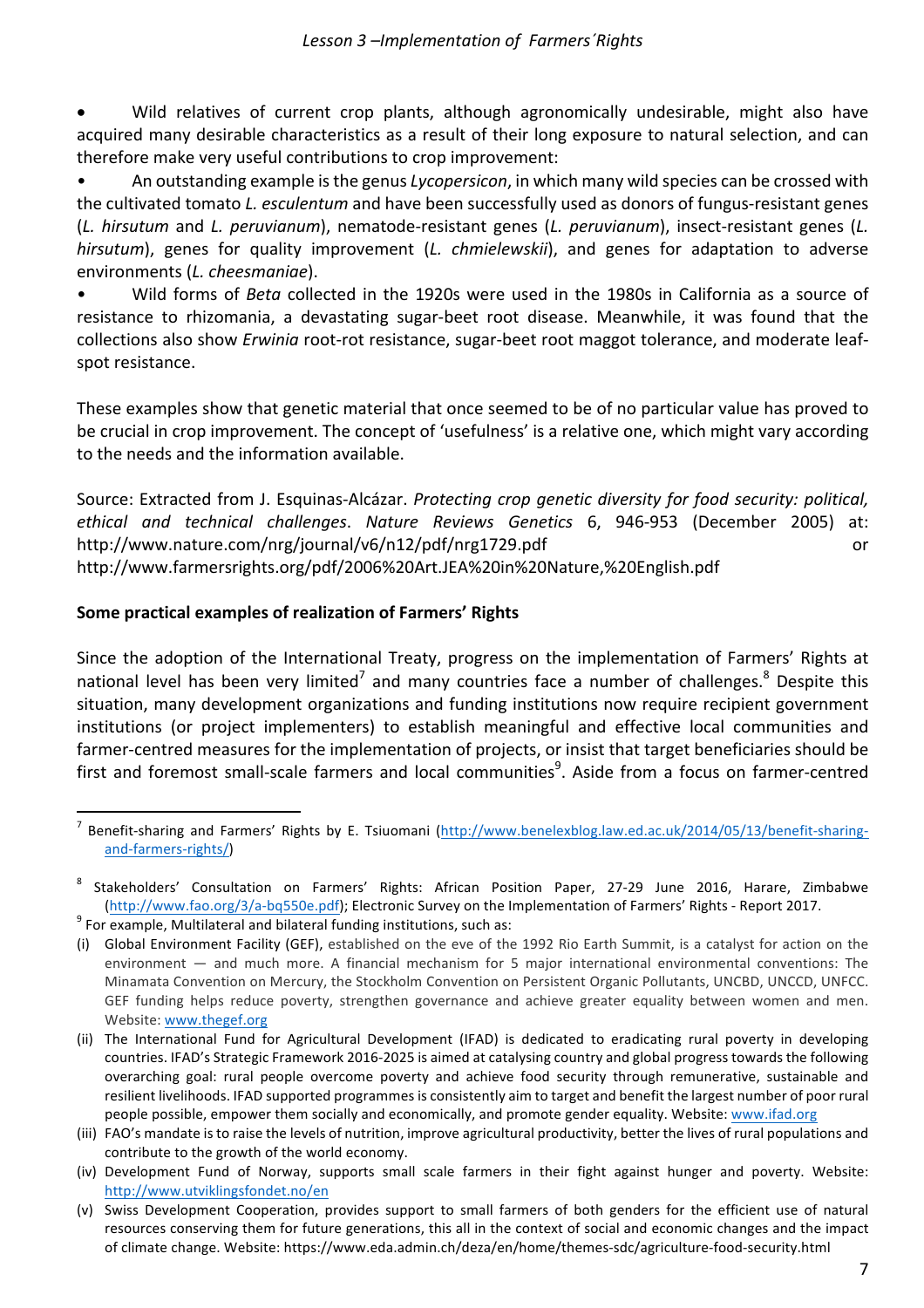projects, there is increasing interest in the issue of Farmers' Rights, with a growing body of literature and substantial work carried out at different levels by a wide range of experts, including agronomists, anthropologists, biologists, scientists, lawyers, farmers, development practitioners and activists. These studies have examined Farmers' Rights from various angles, among them the conceptual foundation of FR, attributes of FR, and laws and policies related to them.

In addition, an increasing number of development projects and initiatives demonstrate Farmers' Rights on the ground, either directly or indirectly. Some practitioners believe that to advocate for the realization of Farmers' Rights, it is better to demonstrate how they can be implemented in practice, on the ground. Such an approach not only achieves the project's objectives, goes the argument, but also enables the results to feed into policy bodies, either at national or local level. The core idea in implementation of these development projects is that it serves as an entry point to raise awareness and understanding of Farmers' Rights, as well as enacting the initiative itself.

In the following sections of this lesson, several examples are showcased of how to implement and realize Article 9 on Farmers' Rights. These have been extracted from various publications, as well as from submissions by Contracting Parties and stakeholders.

# *2.1 Protection of traditional knowledge*

#### *Seed Mothers*

The Adivasi communities of Odisha, India, have experienced substantial losses of many natural resources from their area. These are key elements in ensuring people's food and livelihood security. Many farmers from the Adivasi communities have lost diverse varieties of traditional local crops, such as millet-based mixed crops, while trying out market seeds. As a result, these small-scale, marginal farmers have become food insecure. As their investments in farming have increased, so has the debt burden on farmers.

As a change agent, ORRISSA NGO promoted agriculture in these villages, encouraging improved practices based on modern farming approaches, with support received from MISEREOR Germany. However, conventional support, such as market seeds, chemical fertilizer and pesticides, small irrigation pumps, post-harvest machines and farm tools, did not yield any sustainable results. It was found that the farmers could not sustain the efforts and build value using these inputs. The challenge lay in understanding why farmers were not adopting modern practices.

Community consultations revealed that traditional farming still holds ground. The village level farmers' groups recognized the inherent knowledge of Adivasi women with respect to traditional farming wisdom. The male dominated Adivasi People's Organizations identified resourceful Adivasi women in the villages and gave them the name of Seed Mothers. These Seed Mothers proved to be the key to helping the ORRISSA team challenge the assumptions of modern farming methods and stimulate new learning from the community.

The initial challenge was to restore dignity to local seeds, and practices associated with them. Another important hurdle to overcome involved adding objective value to traditional practices in the minds of young farmers. Seed Mothers mobilized the community at village level. They also gathered knowledge from fellow farmers.

Source: Extracted from Family Farming Knowledge Platform. Website : http://www.fao.org/familyfarming/detail/en/c/425702/

*India's Traditional Knowledge and Digital Library*

 

<sup>(</sup>vi) And many more...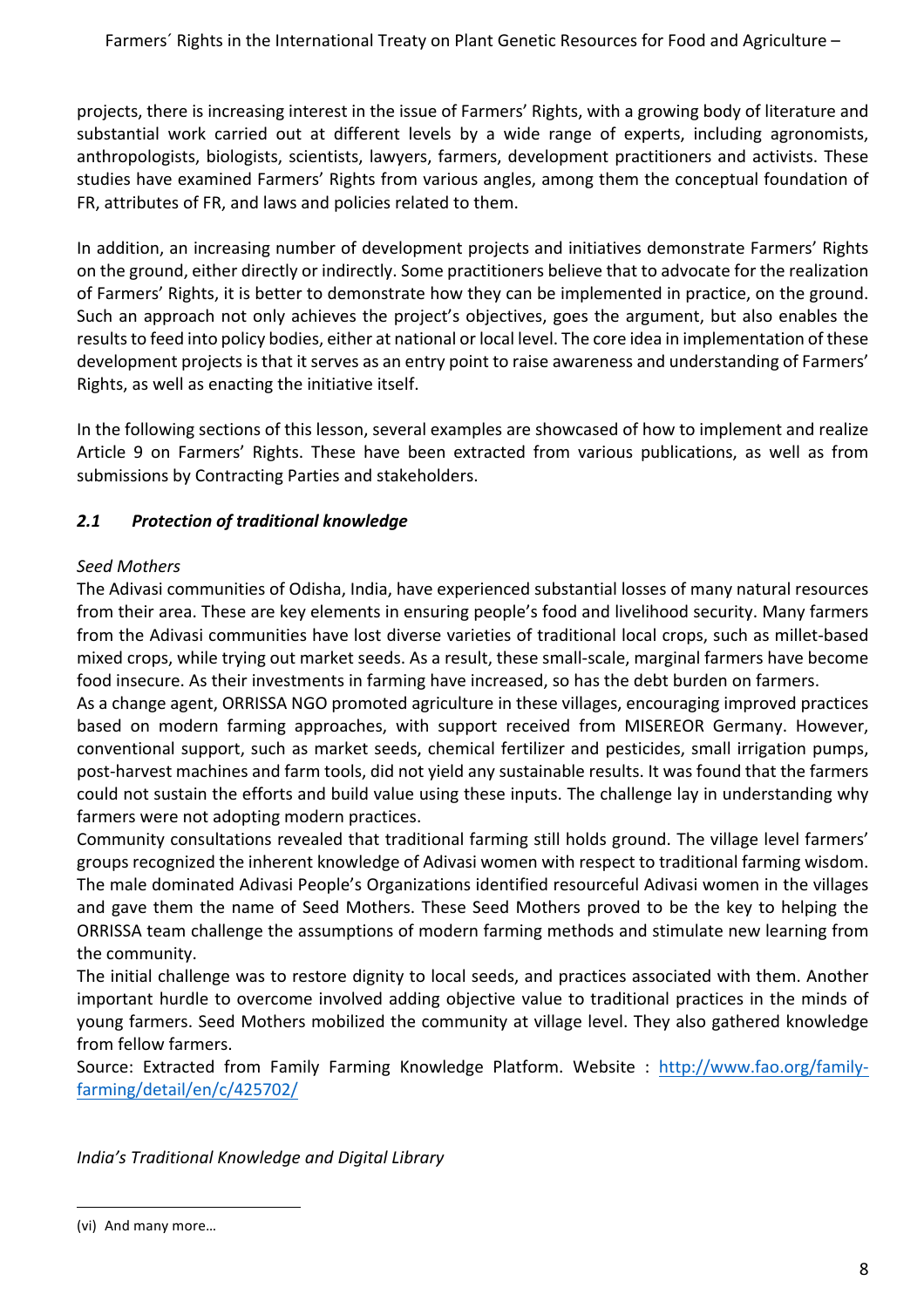Traditional knowledge is integral to the identity of most local communities. It is a key constituent of a community's social and physical environment, so safeguarding it is of paramount importance. The preservation, protection and promotion of traditional knowledge-based innovations and practices of local communities is particularly important for developing countries. Their rich endowment of TK and biodiversity plays a critical role in their health care, food security, culture, religion, identity, environment, trade and development. The Traditional Knowledge Digital Library (TKDL) is a pioneer initiative launched in India to prevent misappropriation of the country's traditional medicinal knowledge by international patent offices. The health care needs of more than 70 percent of the population, and the livelihoods of millions of Indian people depend on traditional medicinal knowledge. TKDL's genesis dates back to Indian efforts to revoke a patent on the wound healing properties of turmeric at the United States Patent & Trademark Office (USPTO). 

The Traditional Knowledge Digital Library is translated into five languages: English, French, German, Japanese and Spanish, using information technology tools and an innovative classification system -Traditional Knowledge Resource Classification (TKRC).

India has successfully concluded TKDL Access Agreements with the Canadian Intellectual Property Office (CIPO), European Patent Office (EPO), German Patent Office (GPO), IP Australia, the Japan Patent Office (JPO), the United Kingdom Patent & Trademark Office (UKPTO) and USPTO, amongst others. TKDL Access Agreements have inbuilt safeguards on non-disclosure, so as to protect India's interests against any possible misuse. Under the agreement, the patent examiners at international patent offices can utilize TKDL for patent search and examination purposes only, and cannot reveal the content to any third party, unless this is required for citation.

TKDL is proving to be an effective deterrent against biopiracy and is being recognized as a global leader in the area of traditional knowledge protection. The system has attracted wide international interest, particularly in countries that are rich in traditional knowledge, by demonstrating the advantages of taking a proactive approach and the power of strong deterrence. The idea is not to restrict the use of traditional knowledge, but to ensure that patents are not wrongfully granted due to lack of access to prior art for patent examiners. Currently, many countries have started establishing their own TKDL.

Source: Extracted from India TKDL website http://www.tkdl.res.in

#### *European Union's Community Plant Variety Rights (CVPR)*

The European Union (EU) has been a member of UPOV since 29 July 2005. The EU legislation on Community Plant Variety Rights (CPVR) has been aligned with the UPOV 1991 AC since 1994. As regards the International Treaty, the EU has been a Contracting Party since 31 March 2004. The International Treaty has not been transposed as such into EU legislation, and there is no overarching EU strategy on plant genetic resources. However, the conservation of genetic resources as related to farmers is integrated into various EU legislative frameworks and strategies. These include:

#### Community Plant Variety Office (CPVO)

EU's intellectual protection regime for plant varieties, in force since 1995, can be considered as a success. CPVO manages the world's biggest regime of variety protection. Over the past 20 years, CPVO has granted over 30 000 Community plant variety rights to varieties of more than 1700 plant species. Today, around 2500 applications/year are received of which 93% are made on-line and around 25 000 rights are currently in force. More information can be found on the following website: http://www.cpvo.europa.eu.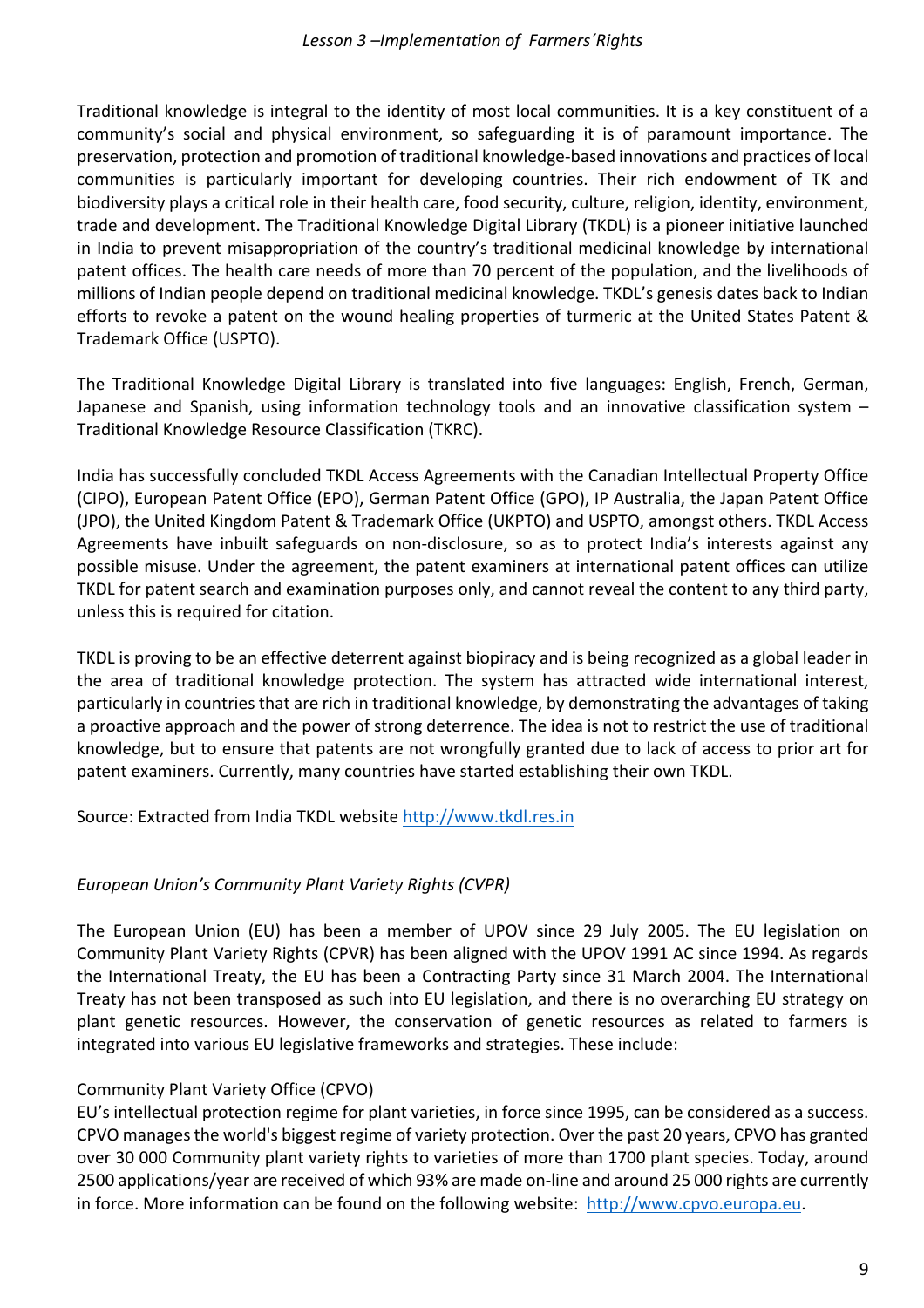#### Agricultural exemption (farm-saved seed)

An important provision of the CPVR legislation relating to Farmers' Rights concerns agricultural exemption. In order to safeguard agricultural production, and the legitimate interests of both farmers and breeders, farmers are authorized to use for propagation purposes in the field, on their own holding, the product of the harvest of a variety which is covered by a CPVR. The exemption concerns a list of species of several agricultural crops: fodder plants, cereals, potatoes and oil and fibre plants, which are commonly used as farm-saved seed in the EU. Six conditions are laid down, including equitable remuneration for the holder of the CPVR and derogation to small-scale farmers for payment. In principle, 50 percent of the amounts charged for the licensed production are used for remuneration. Other conditions concern monitoring compliance as a matter of exclusive competence of holders, and an obligation to provide information on request of the holder by farmers and suppliers of processing services, or by official bodies involved in the monitoring of agricultural production. Detailed procedures are laid down in the implementing rules (Commission Regulation (EC) No 1768/95).

The CPVR legislation should not be confused with the EU legislation on the marketing of plant reproductive material (12 basic Directives), which regulates the general market access of varieties and plant reproductive material. Technical requirements on variety registration and certification are laid down, so as to ensure their identity, health and quality. The EU plant variety database includes around 40 000 plant varieties of agricultural and vegetable species for EU farmers and growers to use. Specific legislation on conservation varieties has been introduced, with less stringent rules, to support in situ conservation and use of plant genetic resources in the spirit of the International Treaty. The derogatory rules concern varieties traditionally grown in certain regions, threatened by genetic erosion and varieties with no intrinsic value for commercial production, but developed under particular conditions. Currently, around 1 160 such varieties are listed in the EU Common Catalogues.

# Common Agricultural Policy

In the framework of EU legislation on the Common Agricultural Policy, a number of measures contribute to the objectives of the International Treaty. For example, community programmes on the conservation, characterization, collection and utilization of genetic resources in agriculture are provided for in Council Regulation (EC) No 870/2004. This facilitates the conservation and development of plant genetic resources (http://ec.europa.eu/agriculture/genetic-resources). In addition, the protection of traditional knowledge is implemented through rules on the protection of *geographical indications and designations* of origin for agricultural products and foodstuffs through Commission Regulation (EC) No 1898/2006. This specifies the detailed rules of implementation of Council Regulation (EC) No 510/2006) and the rules on quality schemes for agricultural products and foodstuffs (Regulation (EU) No 1151/2012).

Source: Extracted from the presentation and article of Päivi Mannerkorpi, European Commission, DG Health and Food Safety, submitted to the Symposium on possible interrelations between the International Treaty and the International Convention for the Protection of New Varieties of Plants (UPOV convention), held 26 October 2016, WIPO, Geneva, Switzerland (available at http://www.fao.org/3/a-bq631e.pdf).

#### 2.2 Farmers' Rights to participate equitably in the sharing of benefits

# The Potato Park in Peru: a community biocultural protocol for access and benefit sharing

The Potato Park was developed by Quechua communities in the Peruvian Andes as an initiative to improve local livelihoods and promote biodiversity conservation, while maintaining the integrity of Quechua traditional knowledge systems and collective biocultural heritage. To achieve internal consensus on how to manage external partnerships and share any benefits derived from collectively owned biological diversity and cultural resources in the park, the communities jointly developed a *community biocultural*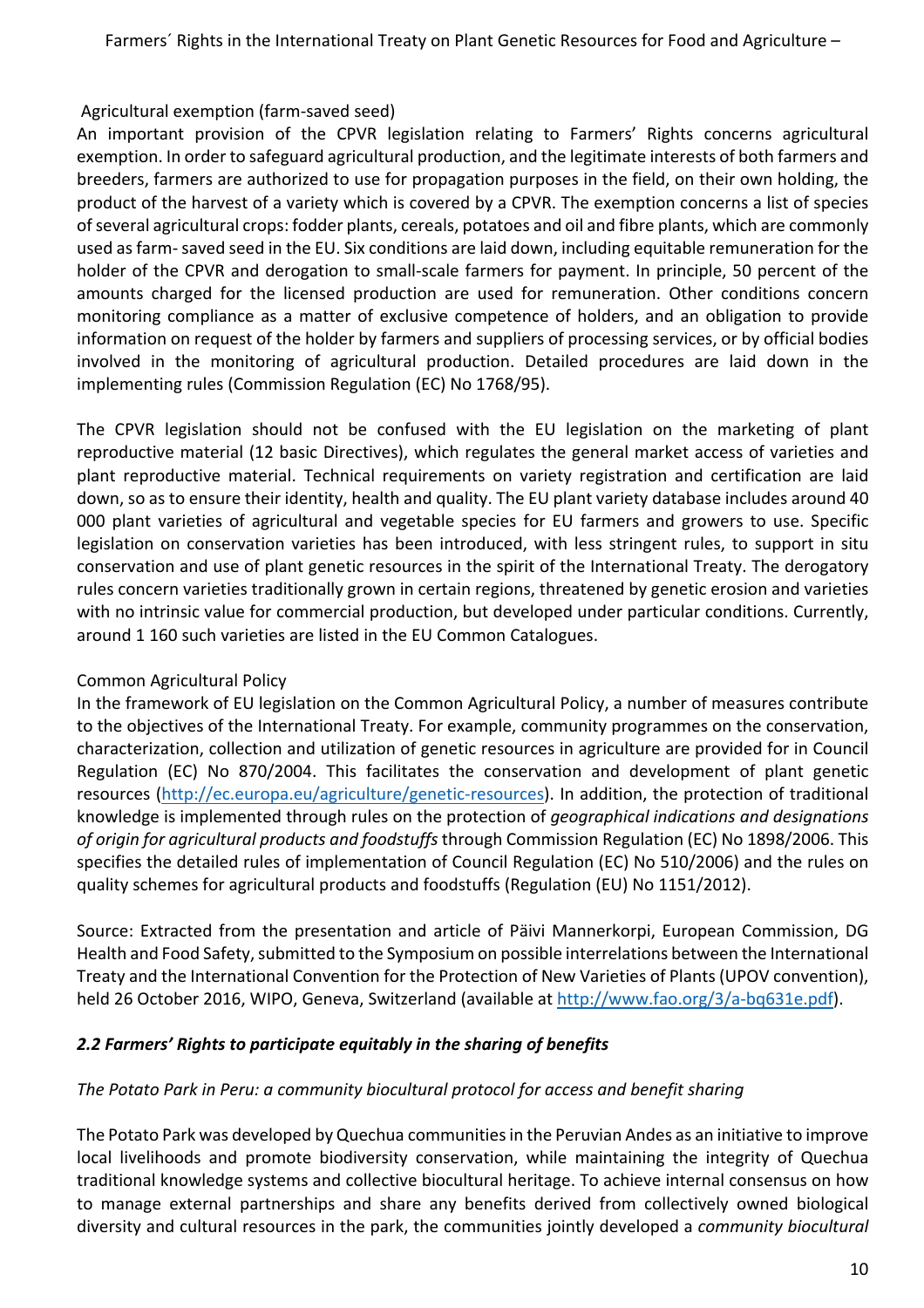*protocol for access and benefit sharing*. This protocol is an 'internal governance tool to regulate equitable benefit-sharing among communities and reduce conflicts associated with [access and benefit-sharing] agreements.' It aims to protect traditional knowledge and genetic resources by ensuring access by researchers or commercial users observes customary values and laws. It allows communities to establish their own rules for access, equitable benefit sharing and the 'free prior and informed consent' required for research. In so doing, the initiative ensures that traditional authorities rather than individuals make decisions on access, thereby lessening the risks of unfair exploitation.

The protocol agreement is based on customary norms and three main principles of the Andean worldview: reciprocity, equilibrium and duality. All monetary and non-monetary benefits are distributed by a specially appointed governing body, according to collectively agreed criteria. Any surplus benefits are directed towards maintaining a social safety net according to *ayllu* – a traditional understanding of quality of life based on harmony between the human, natural and spiritual world. The protocol represents a model for benefit sharing that supports indigenous communities' control of their own resources, path to development and biocultural heritage when engaging with external actors.

The protocol is shared among six Quechua communities of the Potato Park, who cultivate about 1 500 varieties of potatoes (for example with frost or drought resistance). This is also the area that is home to the world's highest number of wild potatoes.

Source: Extracted from the Biocultural Heritage. Website : http://www.biocultural.iied.org/aboutbiocultural-heritage

# Costa Rica's local potato species solve global problems: identification of useful potato germplasm adapted to biotic and abiotic stress caused by global climate change

Although the Andes are known as the home of a large part of the genetic variation of potatoes, Costa Rica also has unique species and varieties, including wild relatives, that have not yet been characterized or exploited for breeding, but are known to be adapted to adverse cold, heat and drought conditions. This gives them the opportunity to play an important role in efforts to achieve food security, and address looming challenges associated with changing climates.

The International Treaty Benefit-sharing Fund Project<sup>10</sup> recognized that over the past three decades, Costa Rica and other Latin American countries have been subject to climate related impacts and increased El Niño activities. This not only affects today's food harvests, it affects harvests of the future. The weather conditions have brought high rainfall and humidity and led to increased fungal diseases in potato. This has combined to heighten the vulnerability of Costa Rican farmers to natural disasters. Projected climate change scenarios show global potato yields declining by 18 to 32 percent, compared with 9 to 18 percent in the case of adapted varieties.

The Agronomic Research Center (CIA) of the University of Costa Rica is taking advantage of the high variability of Costa Rica's potato wild relatives – which are the most important source of genetic diversity – by crossbreeding them with cultured varieties, creating new varieties with the potential to adapt to extreme conditions. However, the survival of wild relatives is itself under threat from climate change, making the project's efforts to identify and conserve them even more critical.

Germplasm collected by the project already includes 45 accessions of wild relatives and 13 of cultivated varieties. It also includes 29 accessions of native potato and 23 commercial varieties for comparison and testing, which involves evaluations and results of tolerance to drought, cold and heat. The initial work was conducted through high-tech research facilities in Spain. The knowledge gained has been disseminated to

<sup>&</sup>lt;sup>10</sup>BSF First Round of Project Cycle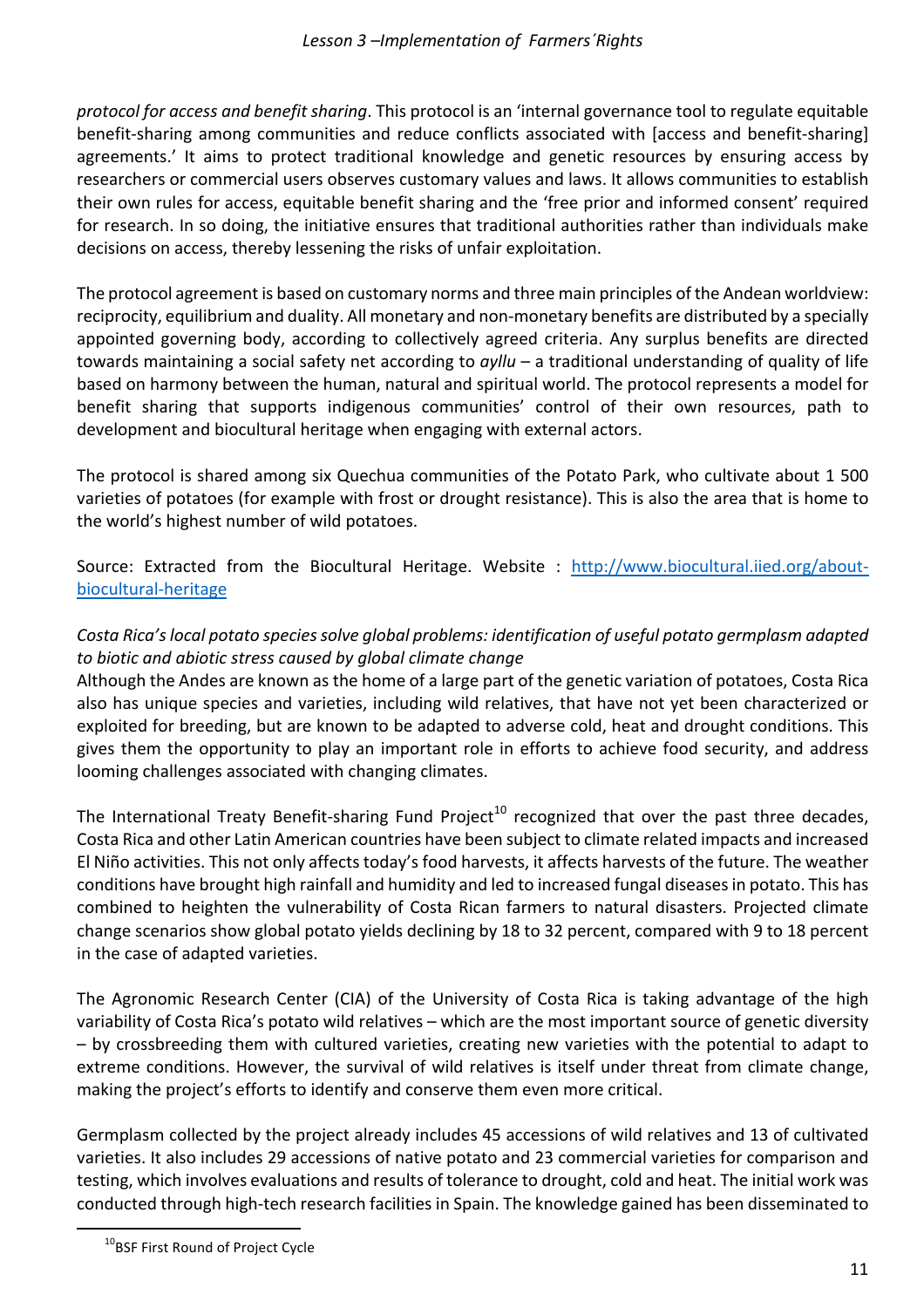farmers in Costa Rica, with the potential to support more than 10 000 Costa Rican beneficiaries, including farmers, industrialists and consumers.

Source: Extracted from the Report on the First Round of the Project Cycle of the Benefit-sharing Fund. Link: http://www.planttreaty.org/sites/default/files/Report\_BSF.pdf

#### *Technology Transfer*

Technology transfer is a key element of the Benefit-sharing Fund's priorities, and it is considered by the International Treaty as a primary form of non-monetary benefit-sharing. Several of the projects of the Benefit-sharing Fund's first portfolio had a pronounced technology transfer component.

Part of the ongoing activities of the executing entity of the project in Peru towards which the Benefitsharing Fund contributed, for example, comprised the transfer of in vitro germplasm management techniques from the International Potato Centre (CIP) to the local "potato guardians" (Papa Arariwas) of the Potato Park. This transfer of technology significantly strengthened the Papa Arariwas' capacities to produce high quality and virus-free planting material for the six indigenous communities of the Potato Park.

The Benefit-sharing Fund further contributed to research activities of the executing entities in Costa Rica and Uruguay that aim at transferring technologies in the form of new potato varieties to local farmers. The Costa Rica project, for example, reported to have developed various breeding lines with high resistance potential to potato blight that are extremely suited for processing, and thus of high value to the potato industry. Similarly, the Uruguay project detected a resistance gene to bacterial wilt in a wild potato relative with high potential to be bred into commercial potato varieties for the use of farmers in the near future.

In Kenya, two improved finger millet varieties with particularly high yields under local conditions and that exhibit resistances to blast disease were multiplied and distributed to over 1000 smallholder farmers.

The transfer of technologies is extremely important as it bears a high multiplier potential for lasting impact in addressing the global challenges of safeguarding biodiversity, strengthening food security and adapting to climate change. In order to further enhance the generation and dissemination of new and sustainable technologies, one of the two funding windows of the third call for proposals of the Benefit-sharing Fund will notably have an increased focus on 'co-development and transfer of technology'.

Source: Extracted from the Report on the First Round of the Project Cycle of the Benefit-sharing Fund. Link: http://www.planttreaty.org/sites/default/files/Report\_BSF.pdf

Use of genetic resources to establish a multi-country programme of evolutionary participatory plant *breeding in India and Jordan*

Farmers' Knowledge is being used to support and strengthen national participatory plant breeding (PPB) programmes and to start new programmes of evolutionary participatory plant breeding (EPPB) in Iran and Jordan by developing locally adapted varieties of wheat, barley, rice and maize while enhancing biodiversity within and among farmers. Particular attention is being paid during this BSF project to gender differentiated knowledge of local landraces and cultivation practices. A strategy for facilitating women's access to and control over seeds is also being tested and monitored. By proactively involving women farmers, this project seeks to empower those who are traditionally in charge of agronomic practices and entitle them to access and manage relevant PGRFA on a more equitable basis. Jordan's National Center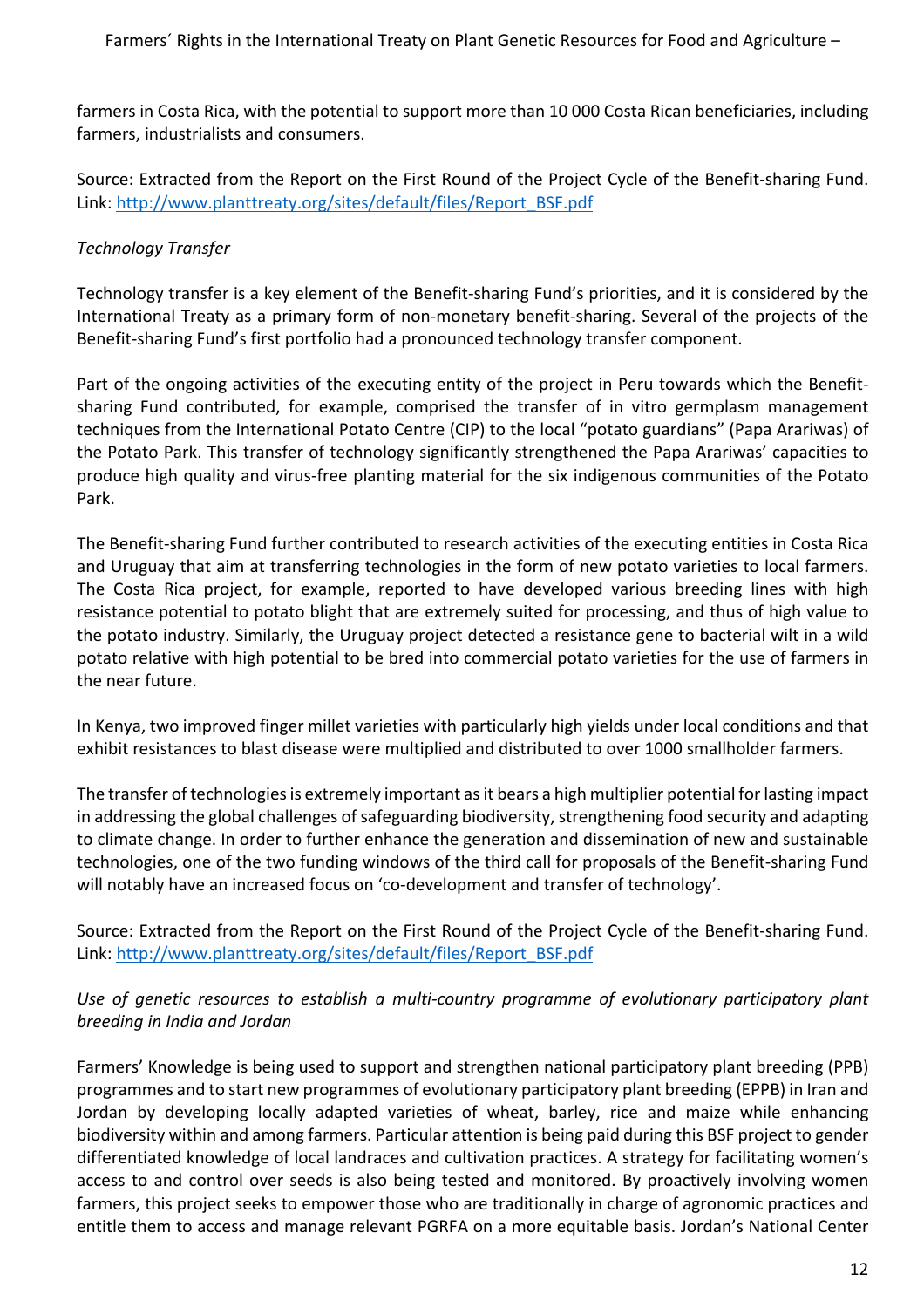for Agricultural Research and Extension (NCARE), and NGO. The Centre for Sustainable Development (CENESTA) are working to adapt local crops to climate change, and in so doing, to mitigate its impact on food security from a gender sensitive perspective.

In this BSF project, farmers are supported in coping with climate change and the impact this has on their lives and food security. It does this by strengthening their agricultural means with solutions such as PPB and EPPB, and by using traditional varieties that were lost in previous decades. Activities include the choice of germplasm, participatory trials in 22 villages, evaluation and selection of varieties that are stable in relation to environmental changes, and which present preferable traits, multiplication and collection. Subsequent base broadening activities will allow farmers to produce specifically adapted improved varieties, thus contributing to increasing the sustainability of their agricultural systems. The project is also contributing to building capacities and skills of national breeding institutes and NGO practitioners in participatory and gender sensitive breeding methodologies, and providing them with a pool of genetic material for further improvement. This will ensure that project outcomes are sustained over time and have a multiplier effect in other regions of the two countries.

#### Strengthening community-based on-farm conservation and sustainable use of crop diversity in the semi*arid Zambezi-Gwembe Valley of Zambia*

Improving the livelihoods of the Zambezi-Gwembe valley resource poor farmers and farming communities is the aim of this BSF project. This is being accomplished through the sustainable management and conservation of sorghum, pearl millet, cowpeas, beans, sweet potato and cassava, which are crucial for the dietary needs and livelihoods of local communities. An important component involves the development of new improved and locally adapted crop varieties.

A strategic programme has been developed on priority landraces for on-farm participatory plant breeding, based on farmers' knowledge and needs vis-à-vis PGRFA. Farmers and breeders are evaluating gene bank accessions and local varieties in on-farm plots, selecting the ones that show preferable traits and developing new landraces of crop varieties.

A series of farmers' field days and seed diversity fairs have been organized to facilitate the exchange of information, good practices and seeds for sustainable agricultural practices. More than 1000 farmers and trainers have formed Farmers' Seed Clubs and committees for conserving and using crop diversity, sharing and disseminating knowledge and participating in training and capacity-building sessions.

Training of trainees on germplasm characterization tools for the target crops has been conducted with more than 600 farmers, including hands-on practical training on recording phenotypic traits of sorghum, bean, cassava and sweet potato. These initiatives will be replicated at other project sites to promote onfarm PGRFA conservation and sustainable use.

Source: Extracted from Enabling Farmers to Face Climate Change: Second Cycle of the Benefit Sharing Fund Projects, 2014. Available at International Treaty website: http://www.fao.org/plant-treaty/areas-ofwork/benefit-sharing-fund/projects-funded/en/

#### *On-farm conservation and mining of local faba bean landraces for biotic and abiotic stresses in Morocco*

The faba bean is among the most ancient crops in Morocco. It is strongly embedded in traditional cropping systems and the country is one of the most important centres of diversity for faba beans in the Mediterranean Basin. However, with the onset of climate change, frequent droughts, pests and diseases have severely affected the productivity and availability of this crop. The need for *ex situ* and on-farm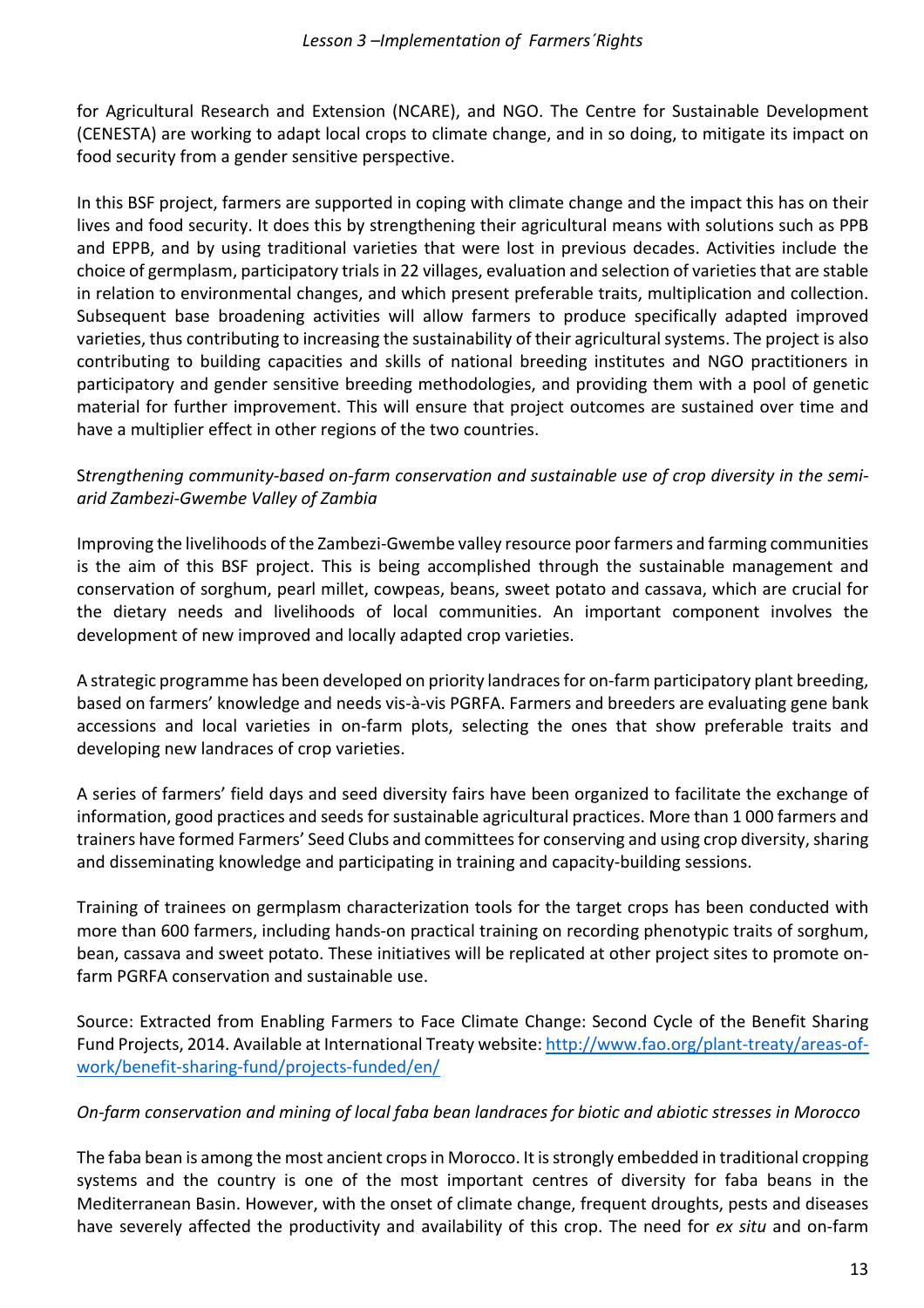conservation is becoming increasingly imperative in order to combat food security and the effects of climate change. Local landraces offer an important gene pool for sources of adaptation and tolerance to many biotic and abiotic stresses. In this context, a BSF project has enhanced on-farm conservation and use of faba bean landraces for food security through an integrated to on-farm and *ex situ* conservation and breeding activities, aimed at achieving better adaptation and management of faba bean.

Project activities have supported the progressive development and implementation of crop adaptation measures for agricultural systems in Morocco, and are helping to establish mechanisms to address the interlinked challenges of food security and climate change.

The involvement of farmers is crucial. Lead farmers representing four major faba bean growing areas were selected in cooperation with the *Centre des Travaux*, which has been working with farming communities in their respective regions for several years. The selection of lead farmers was made in order to identify the various agro-ecological challenges faced by producers in different areas. Under the close guidance of the International Center for Agriculture Research in the Dry Areas (ICARDA), 359 faba bean landraces conserved in the National Gene Bank of Morocco, and 68 accessions collected during project activities, have been cultivated in four different agro-ecological zones.

Men and women farmers and scientists are working together to evaluate varieties and productivity of faba beans resistant to drought and heat stresses. The systematic inclusion of farmers' skills, knowledge and preferences is a key element. The farmers involved in this project will share the knowledge and experience they gain, thereby increasing the potential impact of results. Women farmers' associations and organizations are involved in project activities and information dissemination.

The faba bean project is linked to a similar BSF funded project in Tunisia on on-farm conservation of durum wheat and barley. As a result, there is a regular exchange of information and experience between International Treaty stakeholders in Tunisia and Morocco. Meetings and cross-visits enrich collaborative efforts in the exchange of technology, the promotion of intra and intercountry linkages, research coordination and the dissemination of technology through multidisciplinary teams, made up of national policy-makers, scientists, extension workers and farmers, as end beneficiaries.

Source: Extracted from Enabling Farmers to Face Climate Change: Second Cycle of the Benefit Sharing Fund Projects, 2014. Available at International Treaty website: http://www.fao.org/plant-treaty/areas-ofwork/benefit-sharing-fund/projects-funded/en/

#### The Douentza project: The Seeds of Survival (SoS) in Mali

The SoS programme was created by USC Canada in 1989 in Ethiopia. The SoS programme is aimed at promoting long-term food security for marginal farming communities in developing countries. It works to combine the knowledge of scientists regarding how to improve local crops, with the traditional knowledge of farmers. A main objective is to support communities involved in the maintenance of crop diversity by improving their capacities through participatory research and experimentation. Central to the SoS programme is the belief that in order to achieve sustainable poverty reduction, the management of diversity should be decentralised and focused on the revenue generation for farmers. In this programme, farmers are seen as experts, and knowledge–sharing is therefore a key component.

From Ethiopia to Mali: The SoS programme in Mali was inspired by the experience of the project in Ethiopia. The starting point in Mali was a result of the training of three USC staff members from Mali during the annual "Seeds of Survival" training sessions in Ethiopia in 1993 and 1995. The SoS approach from Ethiopia was then adapted to the local context in Mali – the Douentza project in Mopti region. It is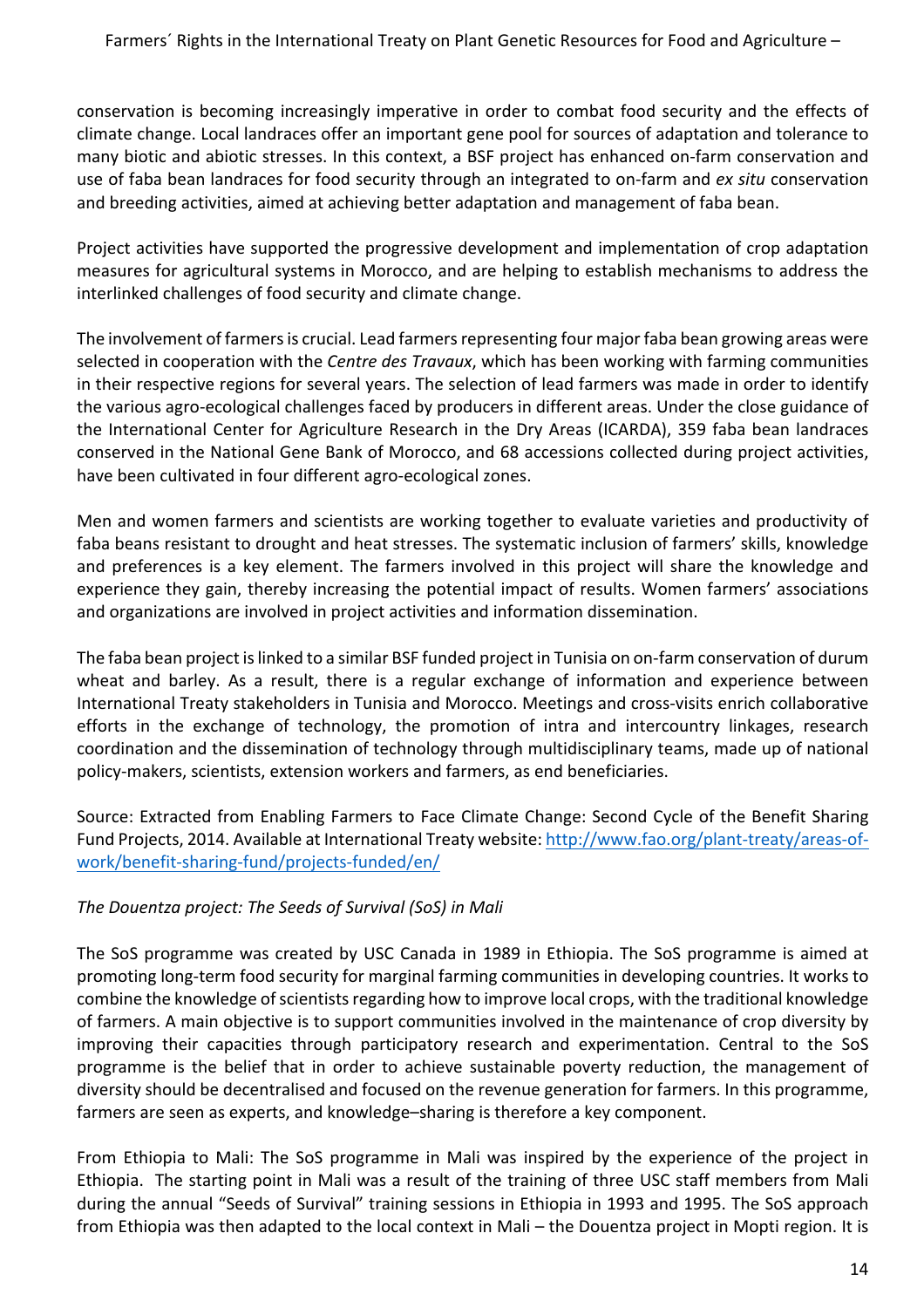situated in the central part of the country and the region's northernmost district. The district economy is based mainly on agriculture and animal husbandry. Millet production constitutes 85 per cent of the agricultural land used, with several different varieties grown. The local farmers also cultivate other crops, such as sorghum, rice, beans, peanuts and sesame. The SoS project has partners in 18 villages and the crops are divided in three categories: cereals (Pearl millet, sorghum, maize, rice, *fonio*, and wheat); leguminous crops (cowpeas, pigeon peas, ground nut, beans, and Bambara nuts) and vegetables and garden crops (okra, hibiscus, watermelon, eggplant, garlic, onion, pepper, etc). Many stakeholders are involved in the SoS project; work is divided among the groups, such as for seed production, protection and promotion. The groups also work on facilitating seed exchange among communities. USC Canada as donor and responsible for financial and technical support, local government administration, technical services at local level, individual farmers and farmers' organisations, schools, local associations and NGOs are all part of the SoS stakeholders.

Some of the key activities implemented by SoS project:

Development of seed-supply systems focusing on conservation and sustainable use: this was done through community-based infrastructure, such as gene banks, to promote diversity by supplying a broad range of varieties to farmers. The gene banks have also contributed to preservation of related traditional knowledge systems. It also motivated many families maintain part of their family seed collection. Likewise, it spurred greater interest in the conservation of local genetic resources through in-situ maintenance. Seed banks have also been established and these have provided farmers with increased seed security in a zone where poor rainfall areas which means sowing must be done four to six times. In this situation, the seed banks are very critical in addressing the lack of rainfall and/or desert locust outbreak and farmers have difficulty in obtaining seeds. In Douentza, the seed banks has contributed to greater solidarity among farmers, communities and villages.

Fields of Diversity: an activity that promotes awareness and raise local agricultural biodiversity by involving school children and the general population together with scientists in the re-generation or planting of varieties and species that have almost disappeared from the area and monitored closely for assessment. Varieties are then chosen to match the needs of the farmers. Through dialogue and exchange, this approach creates synergy between scientists and farmers, develops confidence in collaboration in maintaining and conserving genetic resources. As a forum for knowledge exchange sharing, it has helped farmers to understand scientific concepts and scientists to understand and recognise farmers' knowledge. It has also given farmers the opportunity to map their knowledge and to reinforce the capacity of farmers' organisations.

Seed Caravan: focuses on raising awareness to underpin the need to safeguard farm-based varieties and thereby promoting agricultural biodiversity conservation.

Stock exchange: another activity that focuses on the exchange of seeds and knowledge that is conducted before the rainy season starts. It enables seed-producers of farm-based seed and local seed buyers to meet. It allows farmers looking for specific varieties to access the seeds they need. The activity can be seen as an additional means of propagating plant diversity, as well as serving an opportunity to give credit to seed producers for their work.

Environmental follow up: another central goal of the SoS is the environmental education with focus on sustainable management of biodiversity that is being promoted in the primary schools, including the creation of school arboretums. These can be very relevant and useful teaching tool because they give the pupils practical training in relation to environmental issues. In addition to scientific knowledge, village elders are also invited to share their knowledge and experience with the children, which creates intergenerational dialogue in line with Malian way of safeguarding knowledge orally and contributes to the maintenance of local practices and traditional knowledge.

Through these activities, SoS has brought substantive results since it was initiated in 1994. It focuses on the conservation of local, traditional varieties, the sustainable use of these varieties and the exchange,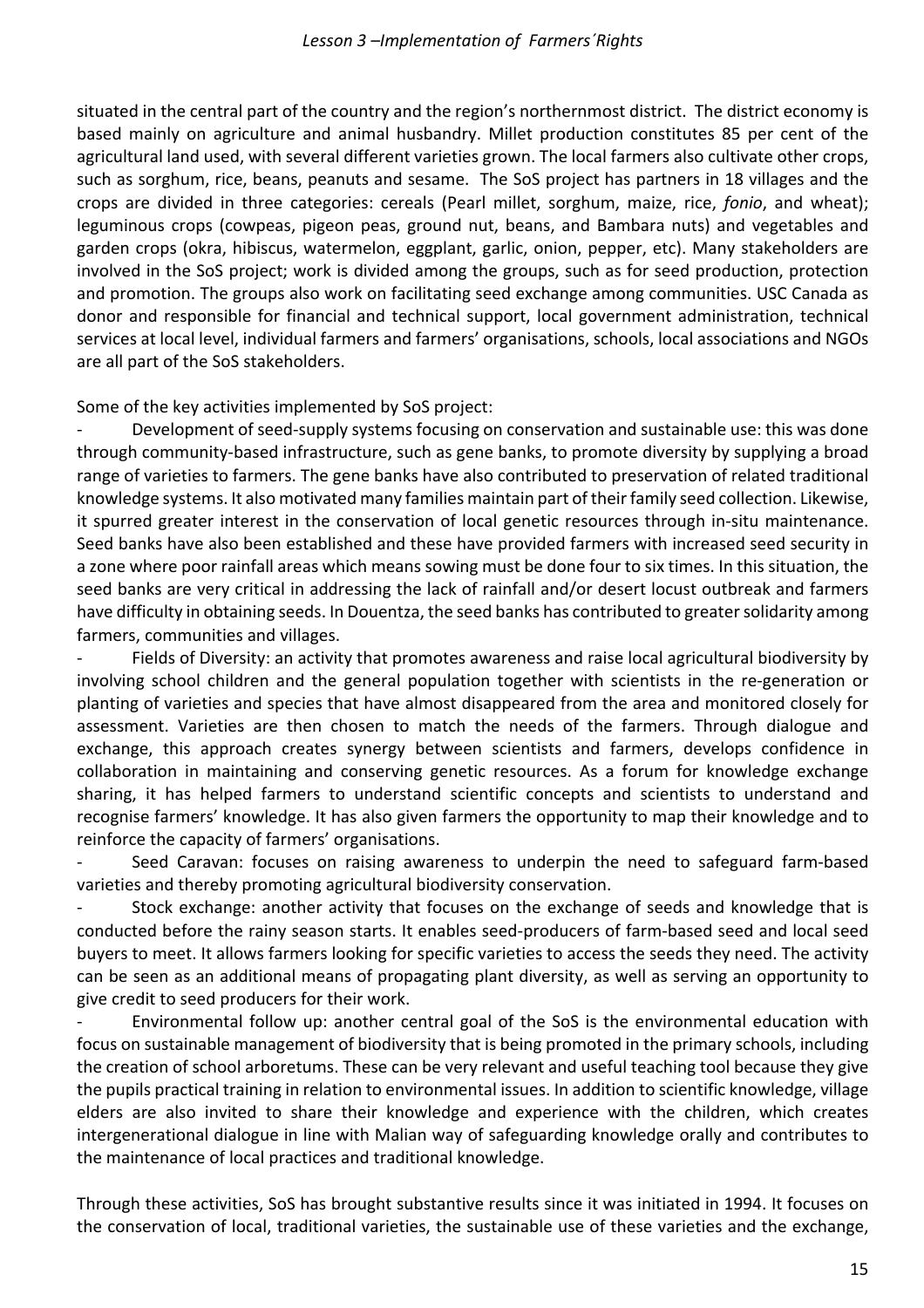protection and promotion of associated knowledge. As a result, the farmers involved have increased their production considerably and are now more aware of the advantages and importance of maintaining local crop diversity and the related traditional knowledge. The SoS project experience from Mali has demonstrated that it is possible to build bridge between farmers and scientists and to bring their occasionally differing perspectives closer together through collaboration and knowledge exchange. When farmers are integrated into development projects as equal partners with expert knowledge of their own, their needs and experience can more easily be taken as the point of departure for activities and that in turn increases the chances of success and sustainability. The SoS activities in Mali illustrates how capacity building can lead to empowerment and successful activities like community gene/seed banks, fairs, environmental education, etc. The farmers have become more confident and valued their own knowledge and traditional practices and their scientific significance. The SoS approach has the potential to contribute greatly towards the realization of Farmers' Rights because its promotes benefit sharing in the form of improved access to seed, increased food security, information dissemination and sharing, and farmer empowerment. In addition, its focus on the role of farmers as custodians of agricultural biodiversity and on activities to promote the maintenance of crop genetic diversity and associated traditional knowledge, contributes to the implementation of Farmers' Rights.

Source: Extracted from M. Goïta, M. Goïta, M. Coulibaly and T. Winge. 2013. Capacity building and farmer empowerment in Mali. *In:* Realising Farmers' Rights to genetic resources: Success stories and best practices, 2013. R. Andersen and T. Winge (Eds). pp. 157-166

Benefiting from diversity – Improved Livelihoods: Maina Thapa's story, a woman farmer from Nepal

Ms Maina Thapa lives with her family on a farm in Chaur village. She is a member of the Pratigya Cooperative, a lcoal farmers' cooperative established in 1991 through a CARE Nepal project to organize farmers and engage them in income-generating activities, including marketing of farm products. When CARE Nepal support was phased out, the NGO Local Initiatives for Biodiversity, Research and Development (LI-BIRD) had taken over to support the cooperative and pilot some development activities. Maina Thapa was one of the beneficiaries and her story illustrates how the livelihoods of the members have improved as a result of their cooperation and activities. Because of her participation in the cooperative and her cultivation of *anadi* rice, Ms Thapa's income has improved considerably and she can now be considered a relatively affluent farmer.

*Anadi* is a sticky and glutinous rice variety, valued for its nutritional and medicinal properties as well as its role in traditional celebrations. The registry made the Cooperative realise that fewer and fewer farmers were growing this variety and the area under cultivation was gradually shrinking. Members feared that it might disappear from the area and decided to take immediate measures to ensure its continued cultivation by focusing on adding value and marketing.

In collaboration with LI-BIRD, the Pratigya Cooperative developed and carried out promotional activities for *anadi* and other products. They disseminated information on medicinal value, organised workshops and seminars, visited fairs and festivals, advertised on the radio, distributed pamphlets and ensured that their products were readily available. In fact, a majority of the urban population already familiar with the products were unable to find them locally. Establishing links to the urban market was therefore a key ingredient in the Cooperative's success.

As a result of these efforts, the demand for *anadi* rice started to grow and its price could increase. Now, many farmers in the area cultivate *anadi*. The Cooperative's success in this respect shows how local farmer-driven initiatives that focus on market incentives can promote on-farm in-situ conservation of crop genetic resources.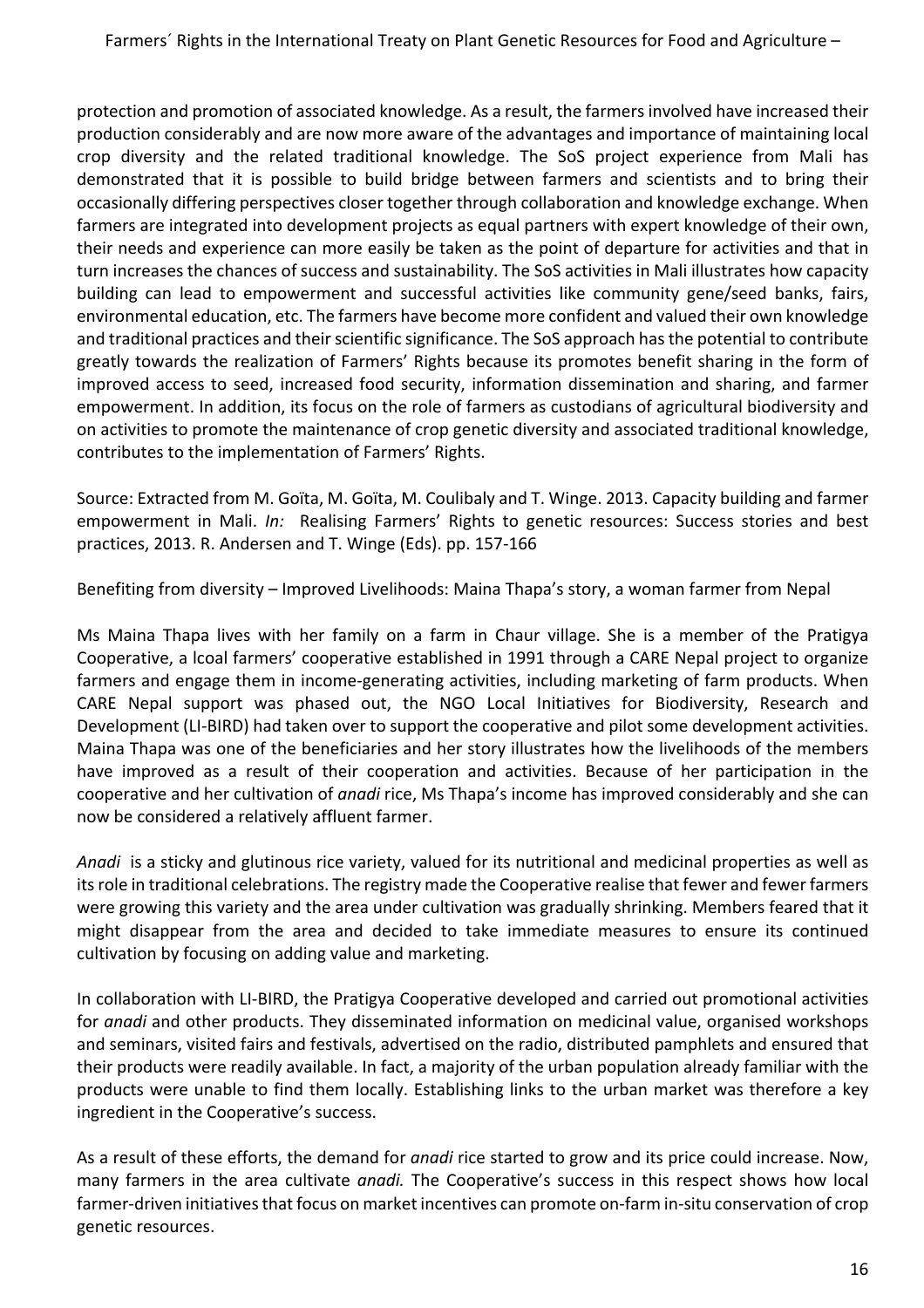Ms Thapa now produces an average of about 2 tonnes of *anadi* rice (equivalent to 1.17 tones of milled rice) a year because she has been able to access more land. She leases land from the local school, and due to the soil quality of these fields she can grow a large amount of *anadi* rice. Part of the explanation for her growing income si that the price of *anadi* rice, although it varies, is quit high – in 2011 it was 125 rupees per kilo, whereas for the best-quality local varieties in the Pokhara area, such as *jethbudo*, the price was around 80 rupees per kilo and for other rice types around 50 rupees per kilo. This means that even through *anadi* rice can only be grown under certain soil conditions such as heavy clay soil with high water holding capacity and fertility, and despite the relatively low yields compared to many other varieties, Ms Thapa gets a higher income from growing this variety than she would for most other varieties. In 2011, the 130,000 rupees she earned from the sale of 1.04 tonnes of milled rice made up of the biggest part of her income, and altogether almost two thirds of her income came from activities initiated by the Cooperative. This has increased the total income of her family and with increased income means that she can invest the profits she sees fit.

Her increasing success with *anadi* rice ever since she started growing this variety in 2003 as part of the Cooperative's initiative and the good income it now gives her, has enabled Ms Thapa to pay for electricity and her children's school fees. She considers herself to be much better off now she was before the establishment of the Cooperative and her own investments in *anadi* cultivation. Previously, she relied mainly on subsistence farming and did not earn very much. After she started growing *anadi* and became involved in the Cooperative's value addition and to take up a loan to buy a tractor, which she has since managed to pay back. Trusting in her experience and confidence, the Coopertaive has given Ms Thapa responsibility for coordinating the collection and processing of *anadi* rice. Ms Thapa appreciates the recognition she receives for her work and enjoys her status as a rather well-know *anadi* farmer in her area.

Source: Extracted from T. Winge, R. Andersen, P. Shrestha, 2013. Benefiting from diversity in Nepal *In:* Realising Farmers' Rights to genetic resources: Success stories and best practices, 2013. R. Andersen and T. Winge (Eds). pp. 117-133.

#### *Community Seed Fairs in Zimbabwe*

Community Technology Development Trust (CTDT), a Zimbabwe-based NGO promoted the idea of Seed Fairs and helped the community to organize Seed Fairs. CTDT believes that Community Seed Fairs can help in diversifying the range of crop varieties available to farmers and can play an important role in the identification of economically viable crops. It can also help in identifying varieties with specific dietary values. Such varieties might still be in use by farmers despite the lack of support from the formal sector, and the seed fairs can help to make them better known. In addition, seed fairs can bring out important knowledge and information necessary for the sustainable management of different varieties. Keeping this traditional knowledge alive requires the conservation of crop diversity at the farm level. Seed fairs facilitate the right of farmers to exchange and sell farm-saved seed and provide incentive structure for the conservation and sustainable use of plant genetic resources for food and agriculture.

How the Community Seed Fair Begun? A seed fair will traditionally offer a venue for local communities to display the crops they grow. The seed fairs initiated by the CTDT in Zimbabwe allow farmers to display their seeds and products, and all stakeholders may buy, sell and exchange seeds. The seed fair provides participants and visitors with opportunities for interacting with other farmers as well as with a broader group of stakeholders.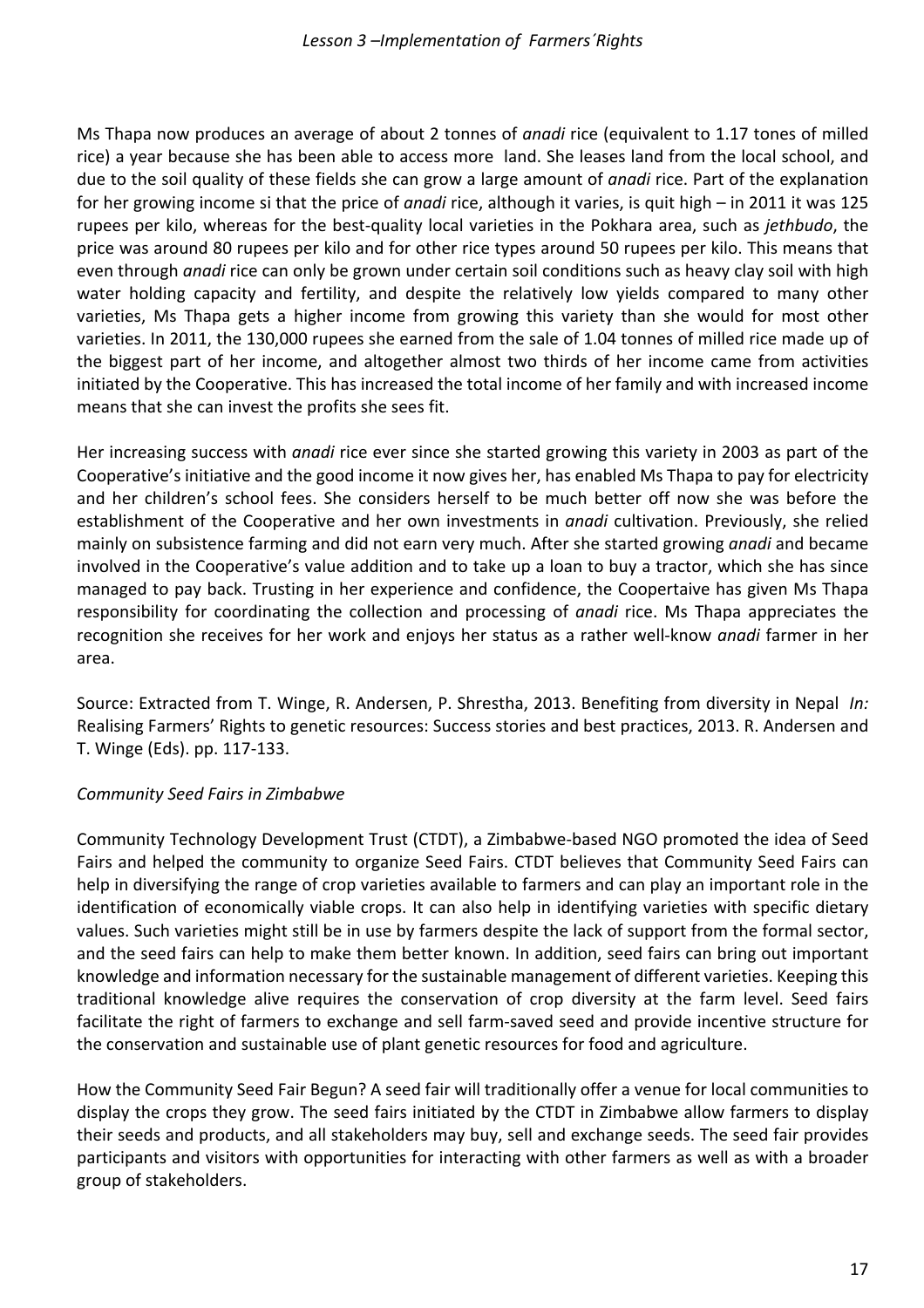At the seed fair held in January 2009 in UMP district, Dorothy Chiota described how such fairs are organized and gave her views on the benefits they have brought to her community. Ms Chiota is a member of the UMP seed fair committee; a group of selected farmers that also manages the community seed bank. She narrated how CTDT have started the Seed Fair, when they first visited her area in 1998 and the local farmers were asked to participate in community seed fairs, they were told that these fairs would give them the opportunity to show their seeds to the public and enable them to see and obtain new seeds from other farmers and regions. In the beginning the farmers were reluctant, but after the first seed fair had been held in 1999, farming communities in the region were eager to continue with such events, and after few years, these seed fairs became an annual after-harvest events. Seed Fair's participation increased with more government representatives and other NGOs in addition to the CTDT becoming involved. National and international seed companies display new varieties and sometimes including tools and technologies that have been developed for production and conservation, and the farmers display their seeds. Even though it is called a seed fair, but farmers from the surrounding villages also take advantage of the occasion to bring cattle and other farm animals.

*Farmers* – *the key actors?* According to Ms Chiota, in her village, the farmers' groups are key actors to various agricultural activities. These groups were taken as the point of departure when the seed fairs started and now form the basis for village participation. Each participating village has at least one farmers' group and some larger villages have more. Each group member contributes with his or with her crop varieties, so together the group is able to present considerable diversity at the fair. Ms Chiota said that in her village almost everybody attends the fairs:

"We are all farmers, and our children accompany us. The children often help their parents, for example by bringing the seed, mats and other equipment to the site. They participate in the activities like everyone else, both answering questions and asking questions of their own. When we wish to sell or exchange seeds, the children are always very instrumental – why not? They are the future of our communities and heritage."

There are usually more women participating in the seed fairs than men, and Ms Chiota explained that women are keepers and custodians of seed. The women also tend to arrive earlier at the venue to prepare the seed stands, while the men arrive later. Village-level promotion groups have been established for organizing the seed fairs. These groups consists of traditional leaders, elders and CTDT staff. The promotion group first invites the farmers to general meetings, usually asking representatives from all the surrounding villages. Prior to the fair in 2009, for example, the leaders highlighted the objectives and explained the advantages of the initiative. Most of the organizational details are outlined at these meetings  $-$  such as the village where the seed fair will be held and how the day is to be organized e.g. which farmers' group should occupy which seed stand and what sections of the display grounds; roles and responsibilities of every one including cultural presentations  $-$  songs and dancings, and other more details. As such, the Seed Fair is really a festive occasion for everybody, with singing and dancing, attracting many people from surrounding villages. The songs portrays the unique characteristics of crops, its important qualities and utilization in terms of social, agronomic and environmental value. Such songs functions as tools to transmit knowledge from one generation to the next and are composed to praise the collective heritage of crop diversity because this diversity offers livelihood opportunities to the population. Ms Chiota notes that the young people are becoming more interested in singing and dancing and the songs have special messages for them.

Ms Chiota furthered explained that quite often the organizers from the CTDT take the back seat in organizing the event. This was important to the farmers, she said, because it increases the understanding that the fair is actually for them: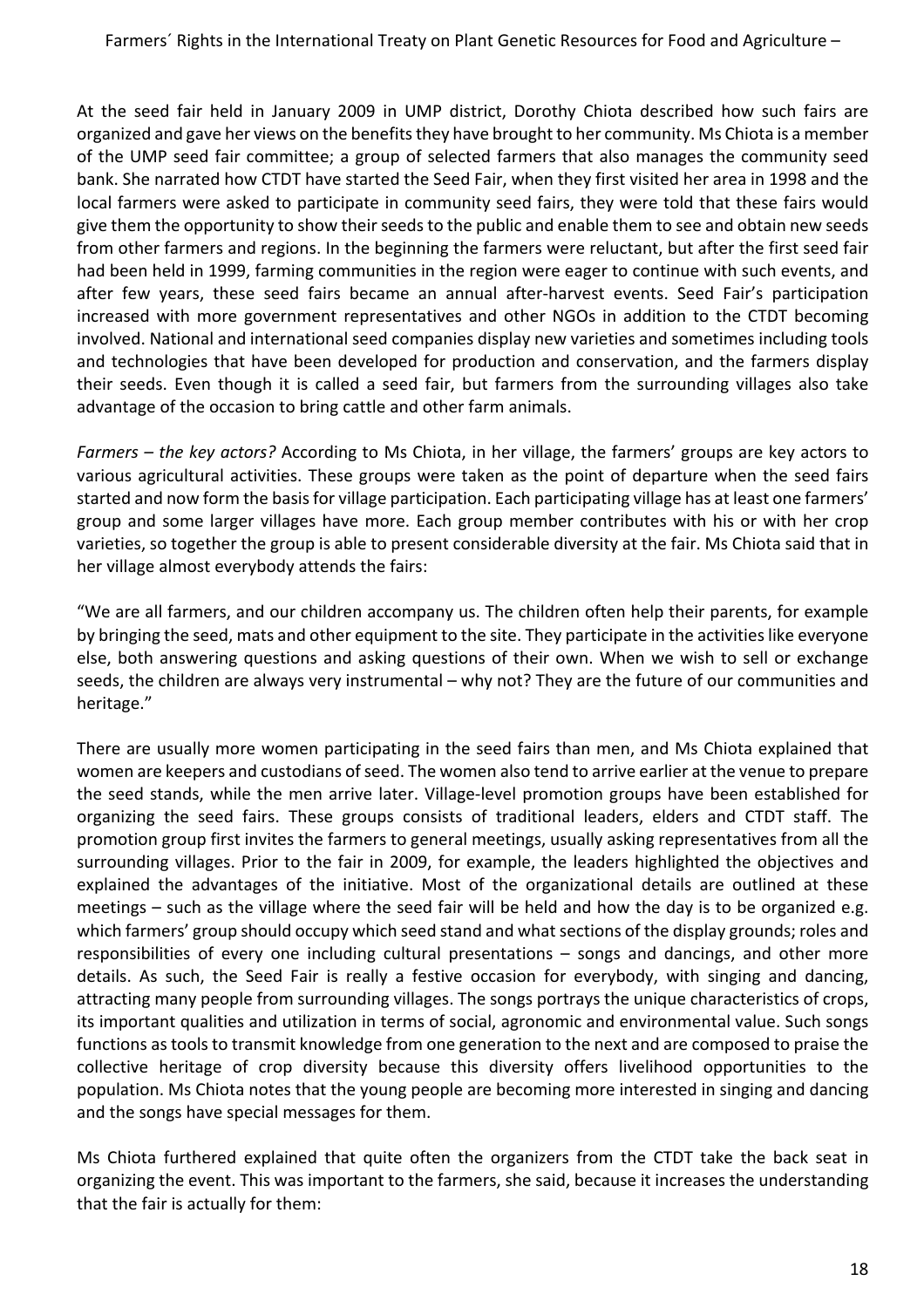"We own the seeds that we display, we know what we want to cultivate, we know how to cultivate these seeds year after year, and we own the farms. We make the organizers know this, and we are proud of this sort of ownership."

*There is no better way to help farmers than to empower them.* Farmers' organizational ability and capacity was tested in January 2009, when several rounds of droughts had crippled Zimbabwe's already struggling food production and the country was desperately trying to cope with the worst cholera crisis in Africa for 15 years – but the farmers of Uzumba Maramba Pfungwe (UMP) district still managed to organize their annual seed fair, thanks to their enhanced organizational skills.

The annual seed fairs organized by farmers in Zimbabwe in collaboration with CTDT have contributed to increased crop diversity by facilitating exchange and sale of locally grown seeds and by providing incentives for the continued maintenance of local varieties. Initiatives like seed fairs help to build local seed distribution systems in a way that *ad hoc* aid interventions fail to do. Through this seed fairs, farmers have learned about varieties and traditional knowledge systems previously unknown to them and commercial seed producers have been able to learn about farmers' needs, preferences in taste and concerns. The fairs have also created market linkages that might promote processing and value addition; gave farmers opportunities for interaction between and among themselves as well as with other stakeholders. Not only has improved the access to local varieties been crucial to the maintenance of this diversity, it has also contributed to increased food security for smallholder farmers as these crops are more adapted to local conditions and do not require expensive inputs.

Source: Extracted from R. Chakanda, A. Mushita and T. Winge, 2013. Community Seed Fairs in Zimbabwe. *In:* Realising Farmers' Rights to genetic resources: Success stories and best practices, 2013. R. Andersen and T. Winge (Eds). pp. 117-133.

#### *Vitalizing Local Farming by Means of Treasure Vegetables*

In 2009, Hiroshima Prefecture tasked the Agricultural Gene Bank to launch a Project for Vitalizing Local Farming by Means of Treasure Vegetables. The project is a flagship program of the policy that aims to promote utilization of local vegetable as part of its rural development. The project was aimed to select useful vegetable varieties indigenous to Hiroshima Prefecture, with special characteristics such as taste, rare or associated with unique preparation methods and therefore worthy of being classified as "treasure vegetables" and to re-introduce and utilize these valuable plant genetic resources by providing seed to farmers and disseminating information to various vegetable sellers. The project also examined the basic characters of 1 500 accessions stored in the gene bank, with a view to selecting 150 varieties as prospective 'treasure vegetable' based on their properties. The project would then encourage farmers and other vegetable producers to cultivate these and make them known to distributors and consumers.

When the project was initiated, the number of farmers in the area was decreasing in line with the general ageing population, processing and distribution of produce were believe to be in danger of going bankrupt in the Hiroshima region. It was hoped that through the work of the gene bank, the cultivation of 'treasure vegetables' would catch the interest of younger generations and help to vitalize the region. The project consists of three parts. The project started in 2009 until the end of 2012. The second part of the project is the selection and multiplication of 'treasure vegetables'. In 2010, out of 50 finalists with excellent properties, five varieties were chosen: the *Aodai* cucumber, *Kan-on* leek, *Yaga chisha* lettuce, *Kawauchi* spinach *and Sasaki-Sangatsu Kodaikon* radish. All these chosen varieties were among the local varieties that had been collected after the establishment of the gene bank, and they all received very good marks during the evaluation process. Since then, five more varieties have been chosen each year. A central and quite unique element of the selection process was the integration of tasting sessions in connection with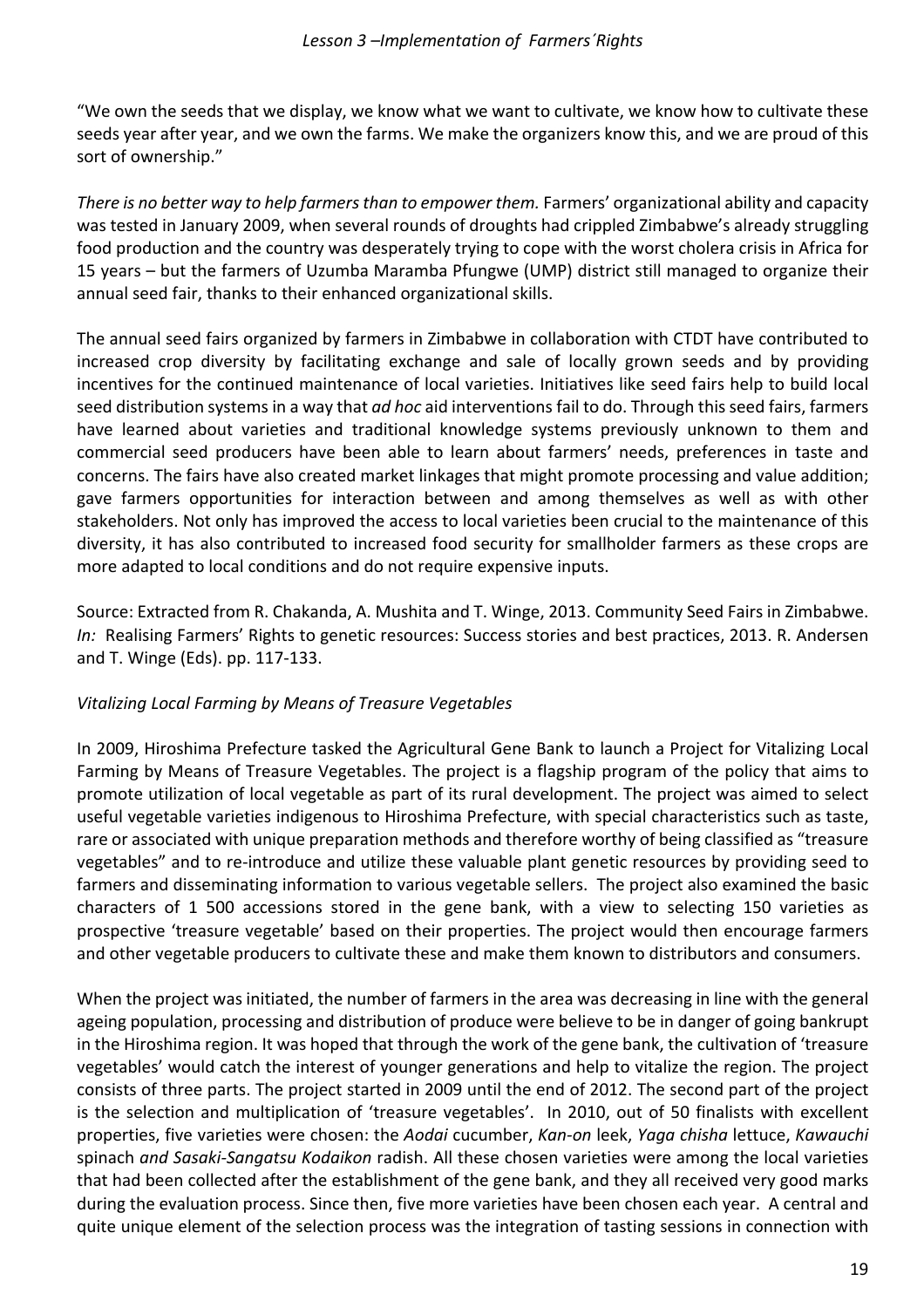the characterization of varieties. Together with farmers and selected consumers, the gene bank staff most familiar with many varieties tasted each variety, usually in cooked and/or pickled form, to examine its characteristics. Historical aspects were also taken into consideration and because part of the objective was to re-invent tradition and find new uses for varieties that had gone out of use, other preparation methods than those traditionally associated with a local variety were also tried. Sensory analysis was also an important tool in this process. The multiplication process for treasure-vegetable seed takes place without the use of fertilizer, and cultivating conditions differ from variety to variety. The third part of the project is the promotion of the selected varieties in order to increase their cultivation and seed production is also utilized for this purpose. To create interest in the local varieties and get interested growers involved in the selection process, presentations are held at the gene bank farm twice a year. Between 20 and 30 varieties can now be seen growing there. In connection with these presentations, staff members talk with promotional work, restaurant managers, local shop owners and others have now become interested in introducing the traditional varieties, and some have developed new recipes to promote value addition and consumption.

Based on this experience, the project has shown that it is very important to provide farmers with detailed information on the properties and cultivation methods of the various local vegetable varieties went out of use. It is therefore necessary to distribute detailed knowledge along with the seeds, as the methods for cultivating these local varieties tend to differ from those used in the cultivation of modern varieties. For example, many of the local varieties have quite specific needs when it comes to the use of fertilizers and water, and the ideal production conditions must therefore be made known to all potential growers. Importantly, most of the traditional varieties do not respond to excess application of water and fertilizers as most modern varieties do. In addition, when farmers grow local varieties they must be mindful of weather conditions, as the different varieties may require specific conditions when it comes to soil quality and the timing of sowing. Traditional knowledge regarding these aspects, now backed up by the research results of the gene bank, has proved essential to those wishing to grow these vegetables. The curator of the gene bank, Tatsuoki Funakoshi opined that since the local vegetable varieties have been usually grown with very little fertilizer, the seed therefore is better suited to organic farming than seed from modern varieties, and also may have the ability to adapt well to climate change.

As this story from Hiroshima Prefecture in Japan shows, it is possible to promote realization of Farmers' Rights when different stakeholders work together. Farmers play a very important role with regard to maintenance of local varieties and the associated knowledge systems and the exchange of seed and knowledge is crucial. In this project, the search campaign for local varieties and the identification of particularly interesting and valuable vegetable varieties, along with a system of seed loans and dissemination of information, has provided a local vegetable growers with greater incentives and opportunities for cultivating local varieties. The experience of the Hiroshima Agricultural Gene Bank in this project highlights the importance of disseminating traditional knowledge along with seed, to enable successful cultivation of local varieties and to match varieties to the right locations as well as to disseminate information about processing and preparation methods, thus keeping the knowledge protected and alive. The project also shows that it can be central to focus on traditional varieties with traits that will be appreciated by consumers and to create a market for traditional varieties through promotional activities in order to succeed with the maintenance of agricultural diversity.

Source: Extracted from Y. Nishikawa and T. Winge, 2013. The Hiroshoma Agricultural Gene Bank In: Realising Farmers' Rights to genetic resources: Success stories and best practices, 2013. R. Andersen and T. Winge (Eds). pp. 167-178

#### *2.3 Farmers' Rights to participate equitably in decision-making*

*Engagement of farmers' organizations and relevant stakeholders in Norway*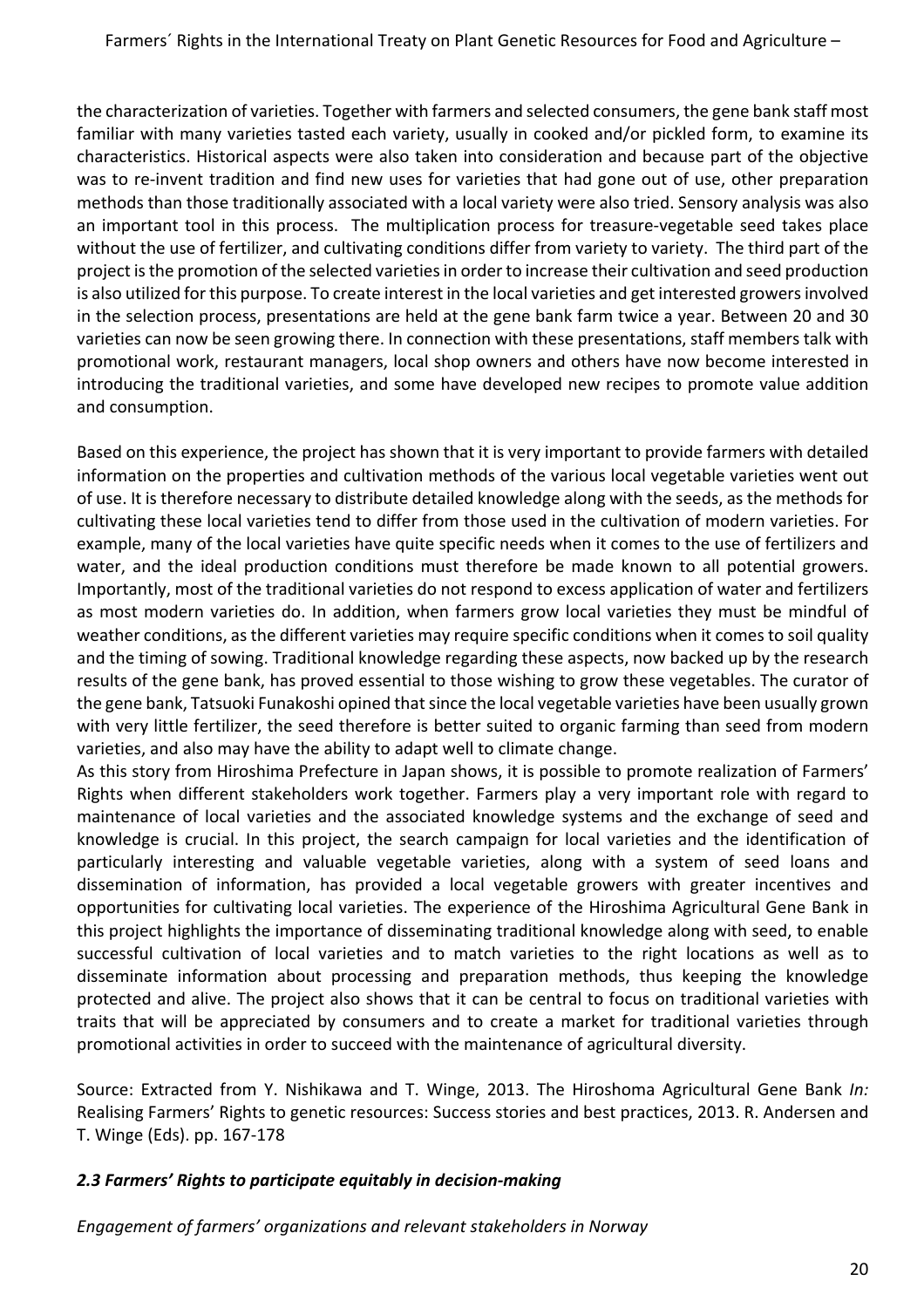In Norway, farmers and their organizations have a wide range of channels for ensuring participation in and influence on policy processes. Annual negotiations are organized between the Government and farmers' unions to discuss the Agricultural Act. For example, in the field of genetic resources, *Felleskjøpet*, a farmers' cooperative, is one of the owners of the only breeding company in Norway, Graminor AS, and is also the main distributor of seeds. There are also projects on developing new varieties of forage, involving a high level of farmer participation. Farmers are represented on the advisory board on plant genetic resources at the Norwegian Genetic Resource Centre. The Centre maintains close working relationships with both the major farmers' cooperatives and farmers' unions, as well as with the smaller number of farmers who are more actively involved with issues directly related to seed diversity and cultivation of traditional varieties. During the past few years, farmers cultivating traditional varieties have become more organized through networking and the setting up of cooperatives. This has made them become more visible and easier for the Government to ensure that they are involved in various processes.

The Norwegian Government places a strong emphasis on the conservation and management of genetic resources, which also includes a number of measures to implement Farmers' Rights. In addition, Norway plays a significant role in promoting transparency and participation: at International Treaty meetings, Norway has often provided funding support through Norwegian NGOs, to enable the participation of farmers' organizations. It has also co-organized international consultations and dialogues with governments, different NGOs, international governmental organizations and other relevant stakeholders of the International Treaty.

Source: International Treaty website submission from Norway: http://www.fao.org/3/a-bb921e.pdf

#### 2.4 Farmers' Rights to save, use, exchange and sell farm-saved seed

#### *Norway's* path to ensuring Farmers' Rights in the European context

Norway has maintained a high profile in international efforts to maintain crop genetic diversity  $-$  as a driving force in the negotiations leading up to the International Treaty; as a bridge-builder between North and South; as a financial contributor to international processes and tasks; and not least, by realising the Svalbard Global Seed Vault.

Norway has also suffered crop genetic erosion and substantial efforts are being made to save and conserved what is left, through the Nordic Genetic Resource Center (NordGen) established by the Nordic countries and through the Norwegian Genetic Resource Centre. The main challenges to farmers' contribution to the genetic pool in Norway relate to formal regulations on Farmers' Rights to save, use, exchange and sell farm-saved seed. Although compared to other farmers in Europe, they are far better off due to the importance placed on Farmers' Rights by the Norwegian government.

Very few of Norway's older landraces of cereals, potatoes and vegetables have been preserved for future generations. Almost all have now disappeared. For fruit and berries the picture is brighter, but very little breeding and development have been done in this area, so diversity is threatened all the same. In earlier times there was an abundance of original Norwegian meadow plants, but also here, much has vanished. The modernization of agriculture has undoubtedly resulted in greater efficiency in production, but it has also led to considerable genetic erosion.

Perhaps one of the most remarkable achievements of Norway to protect Farmers' Rights is its decision to reject the stricter plant breeder's rights: Norwegian legislation on plant breeders' rights was adopted in 1993 and led to membership in UPOV. While a few changes have been made to the law since then, they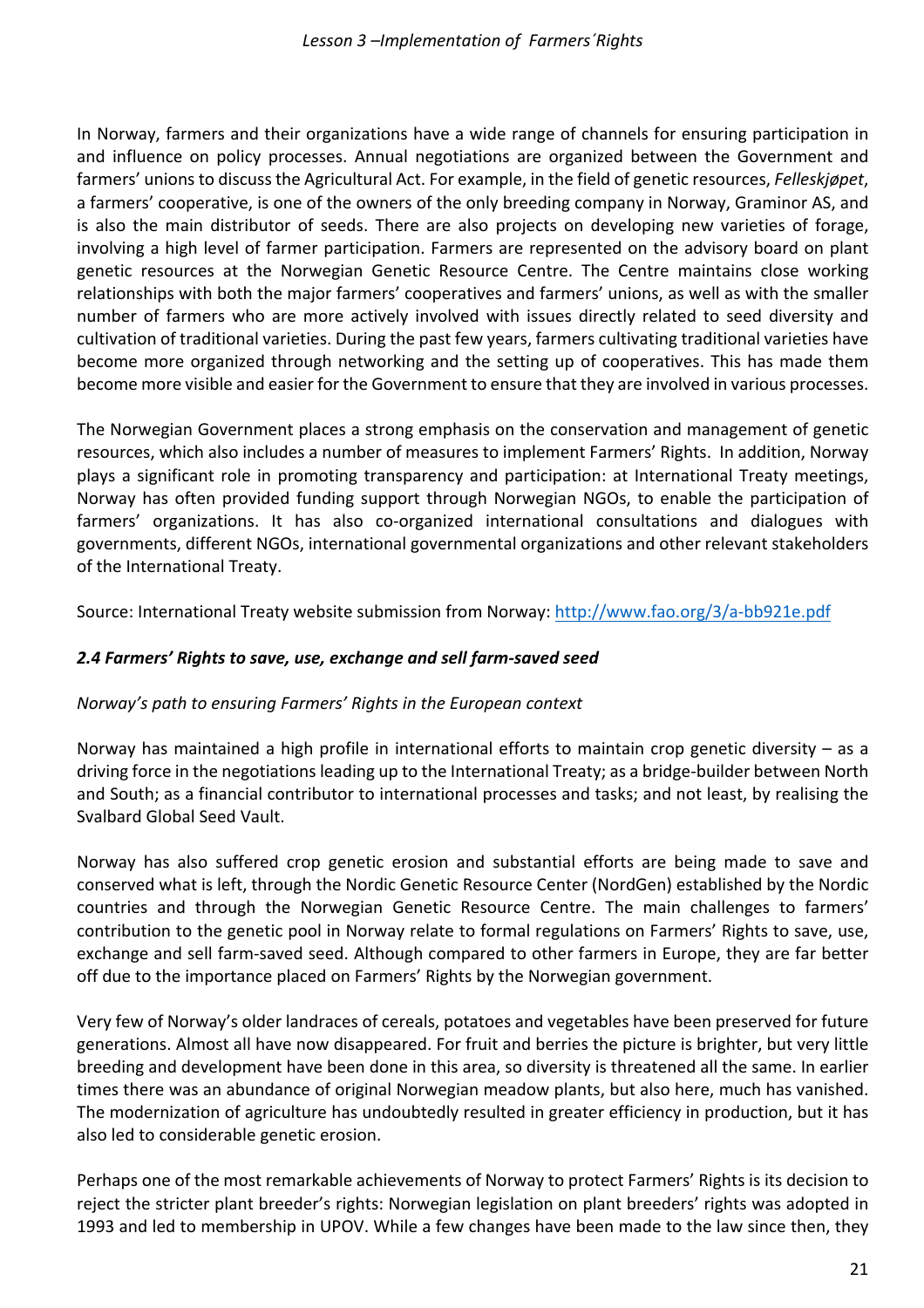have been insignificant. This has meant that Norway's farmers are entitled to save seed from their own harvest of protected varieties for use the following season. The law does not prevent farmers from exchanging seeds among themselves except that they cannot sell seeds of protected varieties. This seems to be generally accepted among farmers as a legitimate way of ensuring breeder's rights. In 2005, the Norwegian government decided to reject a proposed amendment to the law that would have brought about a significant expansion in the rights of plant breeders. Although Norway was a member of the UPOV under the 1978 Act of the Convention, the new law would have set the stage for the Norwegian membership under the 1991 Act of the Convention, which is far more rigorous. When the government rejected the bill, one main argument was precisely the need to take Farmers' Rights into account.

As a member of EU, Norwegian government went through different processes following the different or series of EU directives concerning conservation varieties, plant variety release, and seed marketing (i.e. Commission Directives 2008/62/EC; 2009/145/EC; 2010/60/EU) where Norway would need to adopt and implement. Nevertheless, Norway has gone further than its counterparts in most countries in Europe in accommodating Farmers' Rights to save, use, exchange and sell seed and propagating material. Farmers are still allowed to save seed of varieties protected by plant breeders' rights, and they may use the seed in the following season and exchange it among themselves. By contrast, in most other countries in Europe, farmers may not exchange seed materials among themselves, and saving seed of such varieties and using it in the following season is prohibited or requires a licence. To make it happen, the role of government sector, civil society and farmers' organisations, other stakeholders and researchers are highlighted. The continuous dialogues, meetings and maintaining contacts among themselves facilitated and proved constructive and positive, fostering a shared understanding of the needs and challenges that the regulations may pose for biodiversity farming, as well as on how the authorities would manage to combine considerations for the Norwegian opinions with the country's obligations under the European Economic Area Directives. 

Norway's experience with regulations on variety release and seed marketing highlights the great challenges that the current trend of seed regulation poses to the further conservation and sustainable use of crop genetic resources in line with the Treaty. The stakeholders' consultation and dialogues are in ensuring regulations that seek to accommodate all concerns and thereby creating legal space for farmers, even under the difficult framework. As regard plant variety protection legislation, it is clear that Norway managed to support breeding industry while at the same time ensuring farmers' and breeders' rights are balanced in a way conducive to the conservation and sustainable use of crop genetic resources.

#### Source: Extracted from

R. Andersen, 2013. Norway's path to ensuring Farmers' Rights in the European context.*In:* Realising Farmers' Rights to genetic resources: Success stories and best practices, 2013. R. Andersen and T. Winge (Eds). pp 23-39.

#### Participatory plant breeding in Honduras: Seeds, knowledge and diversity

In Honduras, farmers are constantly experimenting with indigenous varieties, adapting them to suit their emerging needs. They select varieties not only for productivity, but also for higher nutrition, better cooking and storage traits, and the plant's ability to adapt to changing growing conditions. Women play a leading role in selecting for traits, as they are the keepers of seeds, possessing a more intimate knowledge of plant characteristics and how they might perform in different conditions.

To promote this practice, the Foundation for Participatory Research with Honduran Farmers (FIPAH) supports farmer research teams known as CIALs (Comite de Investigacion Agricola Local) for participatory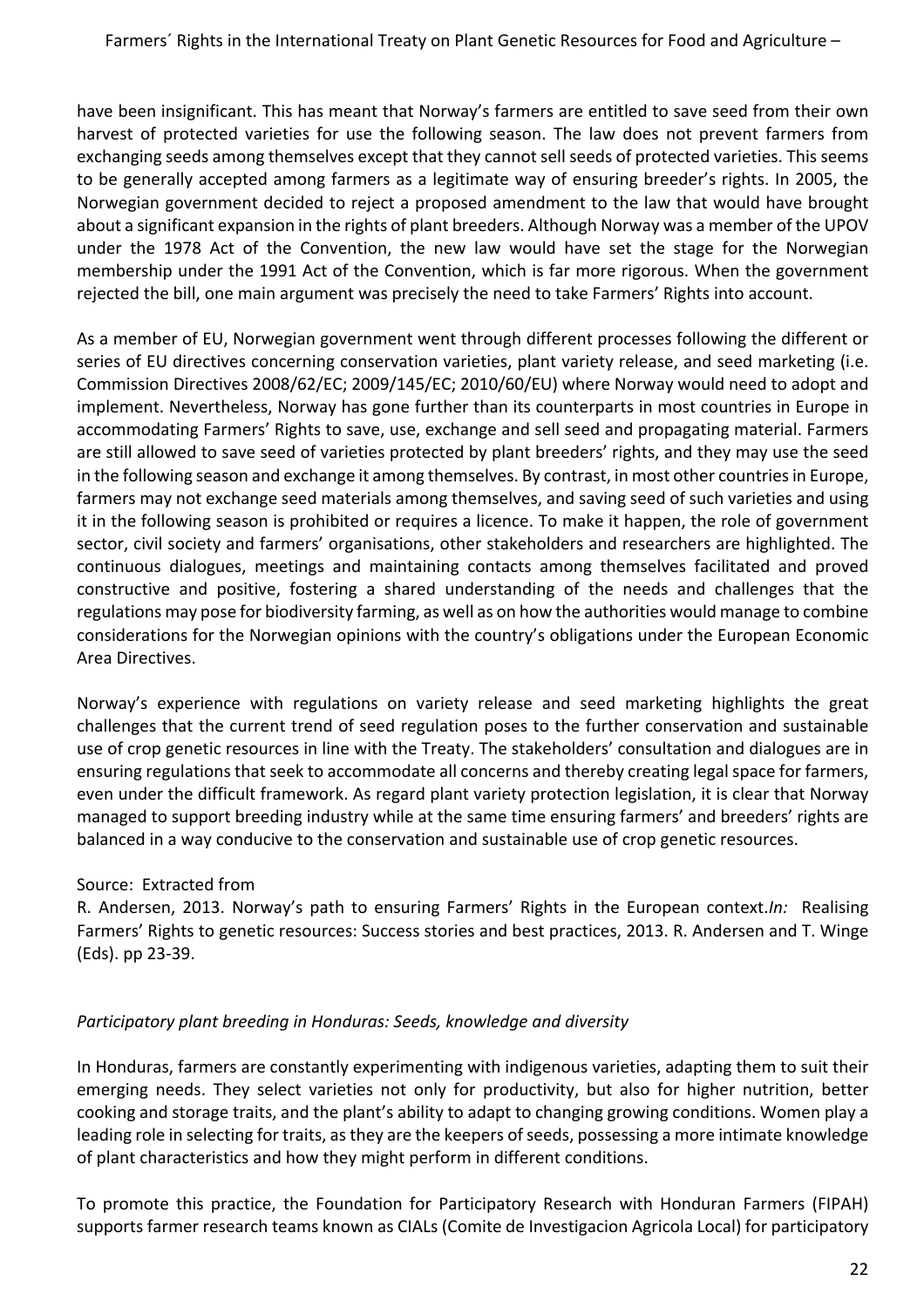plant breeding, with the aim of establishing and securing seed supply through on-farm conservation, household vegetable gardens and cooperative grain storage systems. These objectives are being met through community run seed and gene banks. The goal is to foster a significant improvement in farmer access to diverse and high quality, locally adapted seeds, and preserve crop genetic resources, so as to further enhance farmer knowledge and experience with those seeds.

In October 2006, farmers of Santa Cruz CIAL, in the mountainous Yoro region, released two varieties of corn that they had developed, based on a local or landrace variety that produces large cobs. However, their height had become a problem in a region that is increasingly vulnerable to hurricanes. Large cobs are genetically linked to tall stalks which, over time, produced taller and taller corn plants. Although beneficial for animal fodder, these run the risk of being knocked over by winds. Through a participatory breeding process, farmers were able to produce two improved varieties – Santa Cruz and Capulin Mejorado – that are shorter, with a higher yield and still adapted to high altitude conditions. One of the agricultural experts who developed these corn varieties is Simeona Perez, a farmer in the Santa Cruz region. In most cases, small-scale farmers have been largely ignored by government and agricultural scientists, and so Simeona, Amalia, Pedro, Fatima and others took matters into their own hands. With  $USC<sup>11</sup>$ -FIPAH's support, their farmer research team (CIAL) developed corn varieties that could withstand the annual bouts of heavy rain and winds which – beginning with Hurricane Mitch in 1998 – have become a constant sign of climate change in the region, causing crop failure by flattening the corn in fields. Through continuous selection and breeding, farmers in Santa Cruz and CIAL succeeded in reducing the stature of Capulin and Santa Cruz corn, while increasing average yields. Capulin is an indigenous corn variety that already grows well in high altitudes. The release of this corn coincided with one of the heaviest hurricane seasons on record. As a result of the quality of the seed, combined with conservation practices, the farmers were hardly affected.

Currently, 60 CIALS (farmer research teams) and 11 youth CIALS are operating in 5 districts of Honduras. They directly reach about 12 000 people in various communities through seed exchanges and access to grain stocks. These farmers have enhanced biodiversity and increased productivity of local corn varieties by 20 to 30 percent, while making varieties hardier and more adaptable to climate change.

Source: Extracted from the Global Forum on Food Security and Nutrition. Honduras case: http://www.fao.org/fsnforum/sites/default/files/file/cfs\_consultation/km.fao.org/fileadmin/user\_uploa d/CFS\_consultation/file\_comments/Honduras%20-%20Growing%20Resilience.pdf

#### India's Protection of Plant Varieties and Farmers' Rights Act

India is among the first countries in the world to have passed legislation granting Farmers' Rights, providing inspiration for stakeholders involved in similar legislation processes in several other countries. This legislation is called the Protection of Plant Varieties and Farmers' Rights Act (PPVFR Act of 2001), which established the necessary legal space for farmers to continue maintaining their traditional varieties and practices in addition to introducing plant breeder's rights. The PPVFR Act stands as the most farreaching legislation to date with regard to establishing rights of farmers.<sup>12</sup>It that was established by India's

 $11$  USC CANADA How we grow food matters founded in 1945 as the Unitarian Service Committee, is an NGO that promote vibrant family farms, strong rural communities and healthy ecosystems around the world. With engaged Canadians and partners in Africa, Asia, and Latin America, we support programs, training and policies that strengthen biodiversity, food sovereignty and the rights of those at the heart of resilient food systems – women, indigenous peoples and small-scale

farmers. Website: http://usc-canada.org/<br><sup>12</sup> Andersen, Regine and Tone Winge. 2009. The Plant Treaty and Farmers' Rights: Implementation Issues for South Asia.

VI+48. Kathmandu: South Asia Watch on Trade, Economics & Environment (SAWTEE).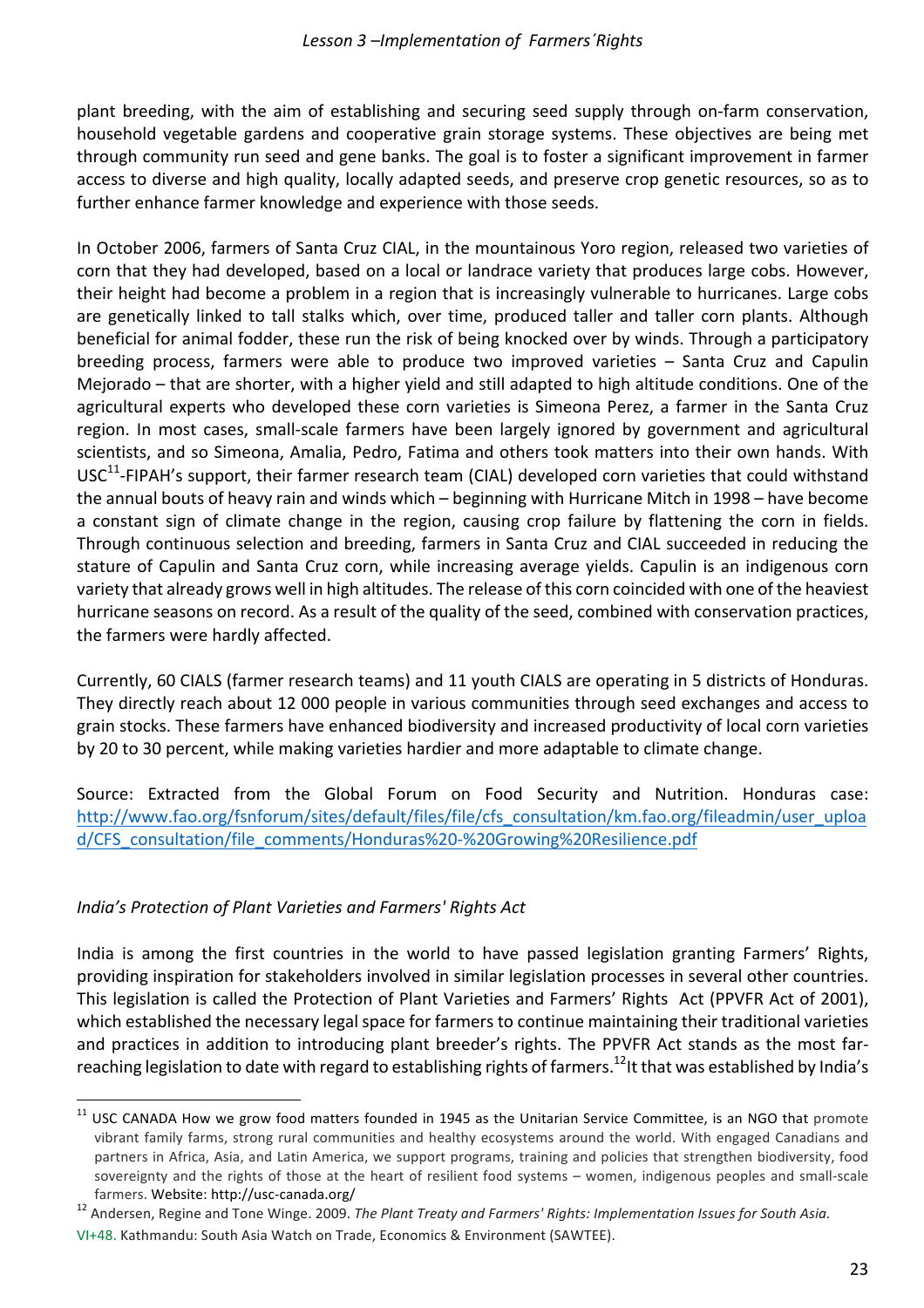Central Government under the Protection of Plant Varieties and Farmers' Rights Act, 2001. The Authority grants exclusive rights to breeders and farmers who have bred, evolved or developed any variety.

The Act confers three concurrent rights  $-$  to breeders, farmers and researchers. Regarding Farmers' Rights, the Act recognizes the farmer as cultivator, conserver and breeder. It establishes nine specific rights for farmers:

- Rights to Seed: The PPVFR Act gives farmers the right to save, use, exchange or sell seed in the same manner as they were entitled to before the Act (Article 39). However, the right to sell seed is restricted, as farmers may not sell seed of protected varieties in branded packages. The legal space for farmers in this regard is nevertheless much broader than in other legislations on plant variety protection and can be seen as a very good way to realise the rights of breeders.

Right to Register Varieties: Farmers as well as commercial breeders can apply for intellectual property rights over the varieties they breed (Article 39). The criteria for registration of farmers' varieties are also similar to those of breeders (genetic distinctness, uniformity, stability) but importantly, novelty is not a requirement. This possibility of obtaining intellectual property rights over farmers' varieties is a unique aspect of India's law. A 'farmer' variety is defined as a 'variety which has been traditionally cultivated and evolved by farmers in their fields; or is a wild relative or landrace of a variety about which the farmers possess common knowledge' (Article 2.L).

Right to Reward and Recognition: The Act provides for the establishment of a National Gene Fund through which farmers who have played a role in the conservation of varietal development of plants can be recognised and rewarded (Article 45). The fee collected under the Fund can be used for support and reward farmers engaged in conservation.

- Right to Benefit Sharing: The centralised National Gene Fund is intended to facilitate benefit sharing (Article 26). The Protection of Plant Varieties and Farmers' Rights Authority that oversees implementation of the Act is required to publish the registered varieties and invite claims for benefit sharing. Any person or group of persons or firm or governmental or nongovernmental organization can submit claims to benefit sharing.

Right to Information and Compensation for Crop Failure: The Act provides that the breeder must give information about expected performance of the registered variety (Article 39.2). If the material fails to perform, farmers may claim compensation under the Act. This provision is intended to ensure that seed companies do not make exaggerated claims about the performance (yield, pest resistance). It enables farmers to apply to authority for compensation if they suffer losses due to the failure of the variety to meet the targets claimed by seed companies.

Right to Compensation for Undisclosed Use of Traditional Varieties: If it can be established that the breeder has failed to disclose that the source of a variety belongs to a particular community, compensation can be granted through the Gene Fund (Article 28). Any NGO, individual or government institution may file a claim for the compensation on behalf of the local community if the breeder has not acknowledged use of the traditional knowledge or resources of the community.

Right to Adequate Availability of Registered Material: The breeder is required to provide adequate supply of seeds or material of the variety to the public at reasonable prices. If the breeder fails to do so after three years of registration of a variety, any person can apply for the authority to the Authority for a Compulsory License (Article 47). Such compulsory licenses revoke the exclusive right given to the breeder and enable third parties to produce, distribute or sell the registered variety.

Right to Free Services: The Act exempts farmers from paying fees for the registration of a variety, for conducting tests on varieties, for renewal of registration, for opposition and for fees on all legal proceedings under the Act (Article 44).

Protection from legal infringement in case of lack in case of lack of awareness: Recognising the low literacy levels in India, the Act provides safeguards against innocent infringement on the part of farmers (Article 42). Farmers who unknowingly violate the rights of a breeder shall not be punished if they can prove that they were not aware of the existence of breeder's rights.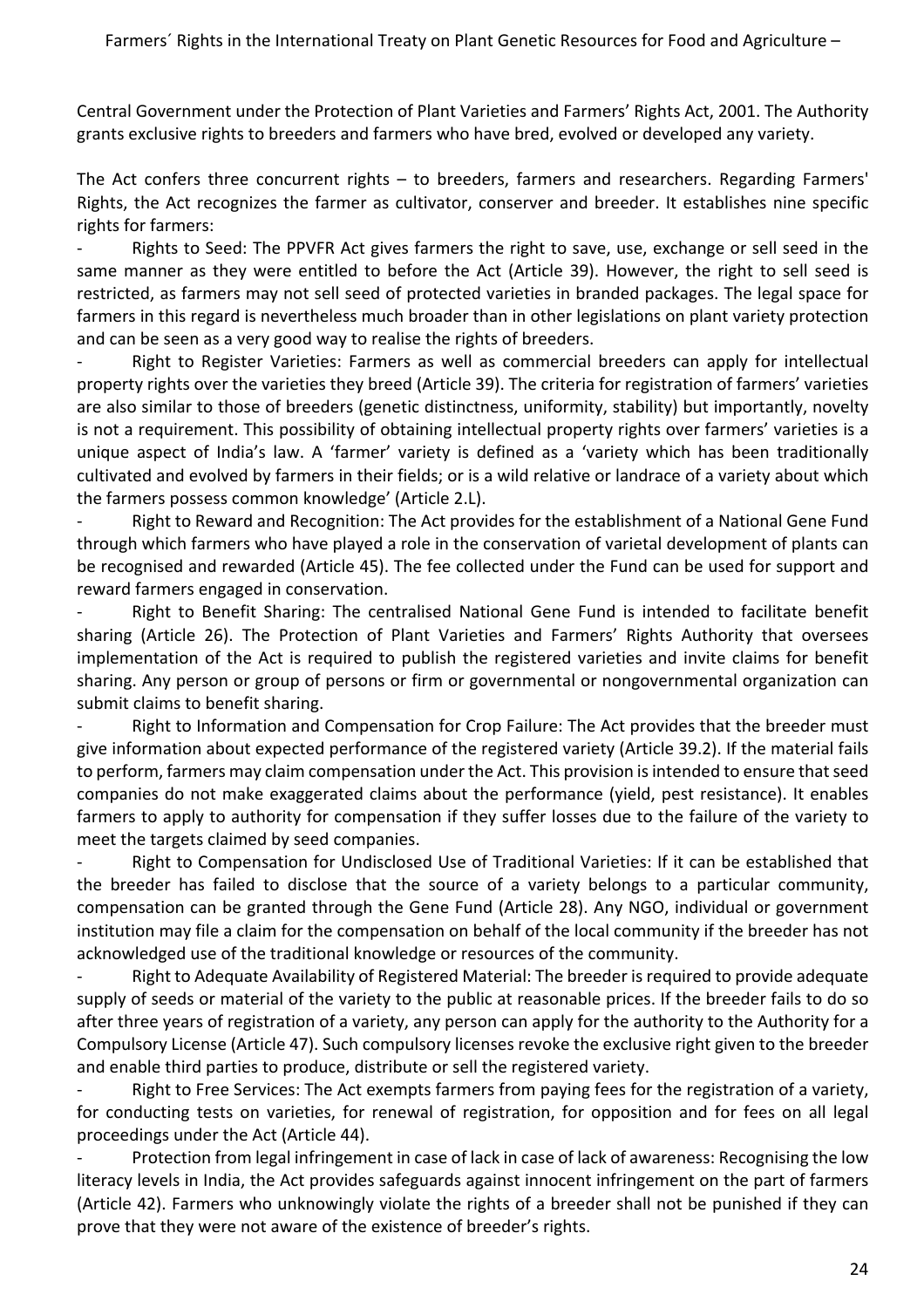India's PPVFR has been highly successful in protecting Farmers' Rights and more so it has tried to uphold the legal space for farmers to save, use, exchange and sell farm-saved seed. The type of awards provided under the PPVFR Act are: *Plant Genome Savior Awards:* The Authority confers the Plant Genome Savior Awards on farmers who have engaged in conservation, improvement and preservation of genetic resources of economic plants and their wild relatives, particularly in areas identified as agrobiodiversity hotspots. Another award is the Plant Genome Savior Community Award, which is made annually from the Gene Fund. The Authority also confers a Plant Genome Savior Farmer Reward and Farmer Recognition award to farmers engaged in the conservation of genetic resources of landraces and wild relatives of economic plants, and their improvement through selection and preservation. Material selected and preserved in this manner has been used as gene donors in varieties registerable under the PPVFR Act, 2001. 

Sources: Protection of Plant Varieties & Farmers' Rights Authority of India, Available at http://plantauthority.gov.in/PGSFR.htm (Accessed on 24 November 2016); Combining Farmers' Rights and plant variety protection in Indian Law. T. Winge, R. Andersen and A. Ramanna-Pathak *In:* Realising Farmers' Rights to genetic resources: Success stories and best practices, 2013. R. Andersen and T. Winge (Eds). pp 55-61.

#### *Community seed banks: The Paraíba in Brazil*

In Paraíba, community seed banks have been supported by a network of farmers and community associations, small cooperatives, unions, parishes and local NGO Articulação do Semi-Árido Paraíbano, whose main objectives are to strengthen local biodiverse farming systems and promote social equity and local sustainable development. Currently, Paraíba has a network of more than 240 seed banks, involving 6 561 farmer families in 63 municipalities. They conserve seeds of more than 300 varieties of maize, common beans, fava beans, cassava, sunflower and peanuts, as well as forage and fruit species. Farmers use the banks for several purposes: food, feed, fibre and medicinal purposes. They function not only as facilities for the safe storage of seeds, but also as places where local farmers' organizations can meet to discuss political issues and exchange seeds and traditional knowledge.

This network has gained political influence and one of its main achievements was the approval of Law 7.298/2002, which established a Community Seed Bank Programme to allow Paraíba's state government to buy seeds of local varieties for distribution among farmers and seed banks. Previously, only certified seeds of improved varieties could be used for this purpose. The law has also allowed farmers to use seeds of local varieties to produce food and sell it (through contracts with state government agencies) to public schools and hospitals. Between 2004 and 2010, more than 180 tons of food was produced in Paraíba, using the seeds of 73 local varieties. Before the approval of this law, seeds of local varieties were not recognized by the Brazilian Legislation. They were considered to be mere 'grains' of low quality, and were excluded from official seed programmes.

Paraíba's successful pioneering experience with community seed banks, followed by the initiatives of other Brazilian states, helped to convince the national congress to allow for the use and production of local, traditional and creole seeds in the Federal Seed Law (10711/2003), approved on 5 August 2003, and to regulate Brazil's formal seed system. Law 10711/2003 states that "*local, traditional and creole cultivars* are: varieties developed, adapted or produced by family farmers, agrarian reform settlers of indigenous peoples, with well-established phenotypical characteristics, that are recognized by their respective *communities and in which, according to the Ministry of Agriculture, and considering also social, cultural* and environmental descriptors, are not characterized as substantially similar to commercial cultivars."

The Law also states that the registration in the National Registry of Cultivars of local, traditional or creole cultivars by family farmers, agrarian reform settlers or indigenous peoples is not mandatory. This exemption recognizes the issues surrounding local varieties and the difficulty of farmers in meeting the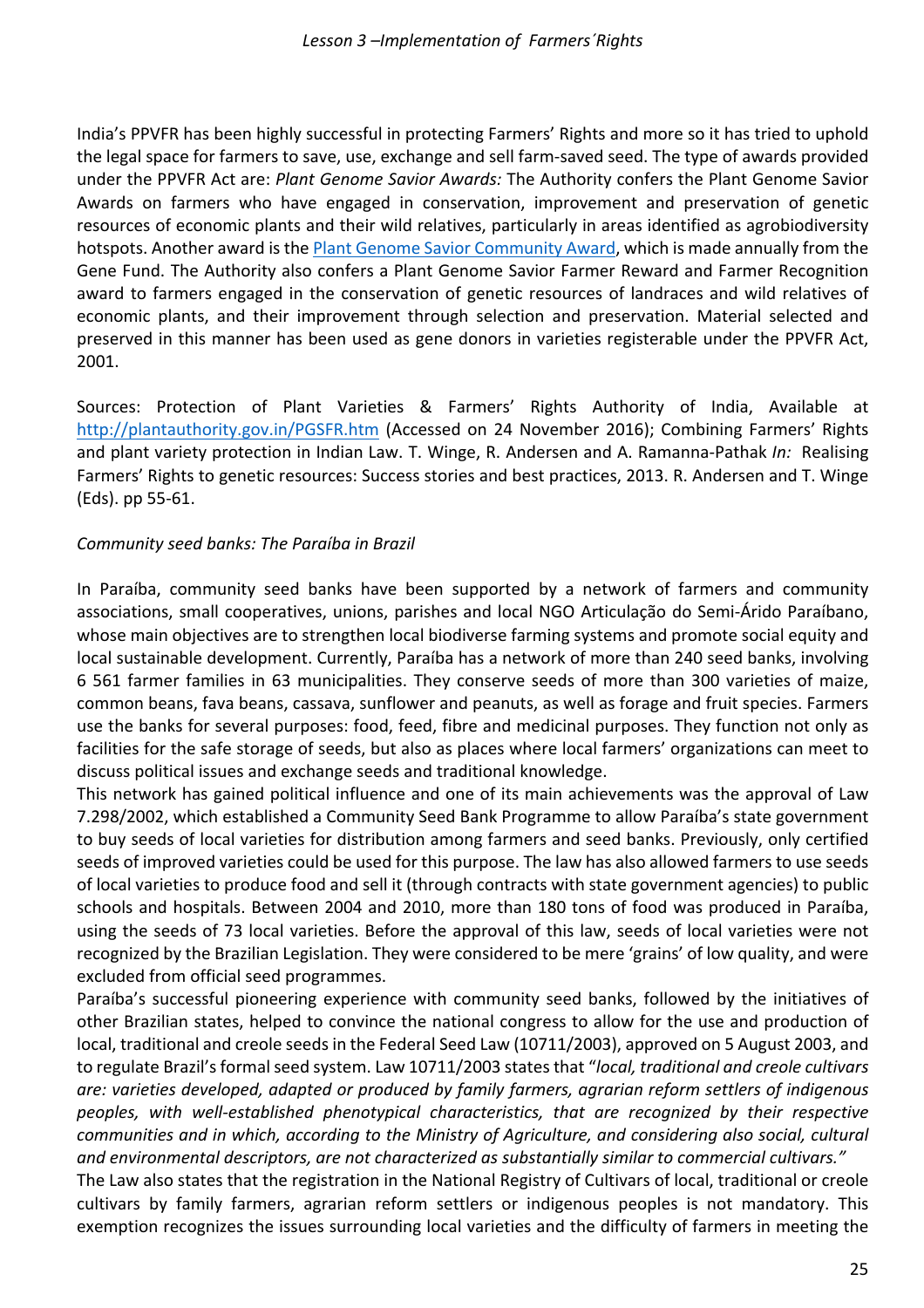requirements of national registration. It also allows seed distribution, exchange and trading to take place among family farmers, agrarian reform settlers and indigenous peoples.

Source: Extracted from Santilli, J. Community seed banks and Brazilian Law. In R. Vernooy, P. Shrestha & B. Sthapit, eds. *Community Seed banks: origins, evolution and prospects*, pp. 237-240. Rome, Bioversity International.

#### Philippines

#### **The MASIPAG Experience**

The goal of Magsasaka at Siyentipiko para sa Pag-Unlad ng Agricultura (MASIPAG) or Farmer-Scientist Partnership for Development is to empower resource-poor farmers and improve their quality of life by bringing back the traditional varieties, improving and minimizing the production costs. Since 1985, MASIPAG has worked towards a sustainable use and management of biodiversity through farmers' control of genetic and biological resources, agricultural production and associated knowledge. Farmer empowerment is one of the core principles of MASIPAG. Guided by a 'farmer-led' or 'bottom-up' approach, its work puts farmers' needs, priorities and aspiration at the centre, and implies an underlying respect for farmers' diverse knowledge and capacities. What started as a small breeding programme is now a nationwide movement that promotes traditional knowledge systems; conserving, developing and maintaining plant (and livestock) diversity and empowering farmers.

#### MASIPAG programs include:

(i) Collection, Identification, Maintenance, Multiplication and Evaluation (CIMME) of cultivars of rice and corn, indigenous vegetables, poultry and livestock breeds. CIMME ensures that collected species and varieties are maintained in on-field seed banks for farmers' access:

(ii) Breeding: Farmers select and breed rice, corn and livestock, enabling them to develop cultivars/breeds from traditional varieties and stocks that are adapted to local conditions and whose resistance are enhanced against adverse conditions such as drought, soil and water salinity, and pests and diseases.

(iii) Developing Sustainable Agro-Ecosystems. Encourages farmers to shift from monocropping to diversified and integrated farming systems; from chemical to organic farming; and focusing from the individual farm ecosystem to community/agro-ecosystem wide conversion. Technical support and information is provided on critical aspects such as soil fertility management, alternative pest management, cropping systems, diversification and farm integration.

(iv) *Documentation and Dissemination of Farmer Developed/Adapted Technologies (FDATs)*. The reaffirmation, systematization and practical application of local knowledge systems in agriculture, giving members additional farm management options.

(v) *Local Processing and Marketing Support* to member organizations

(vi) *Education and Training:* Enables network members to acquire knowledge, skills and attitudes to make them better equipped in sustaining their program and activities at the farm organization and provincial levels. On-farm trainings are based on needs analysis and responsive to the farmers' actual situation.

(vii) *Program/Project Benefit Monitoring and Evaluation System (PPBMES): A*n internal database system for monitoring progress and assessing the socio-economic impacts of the projects, serving as basis for improving program efficiency and effectiveness.

(viii) Network Strengthening and Consolidation: promotes building capacities of the various levels of MASIPAG — the member organizations, Regional Project Management Teams, regional and national secretariats, and the Board of Trustees.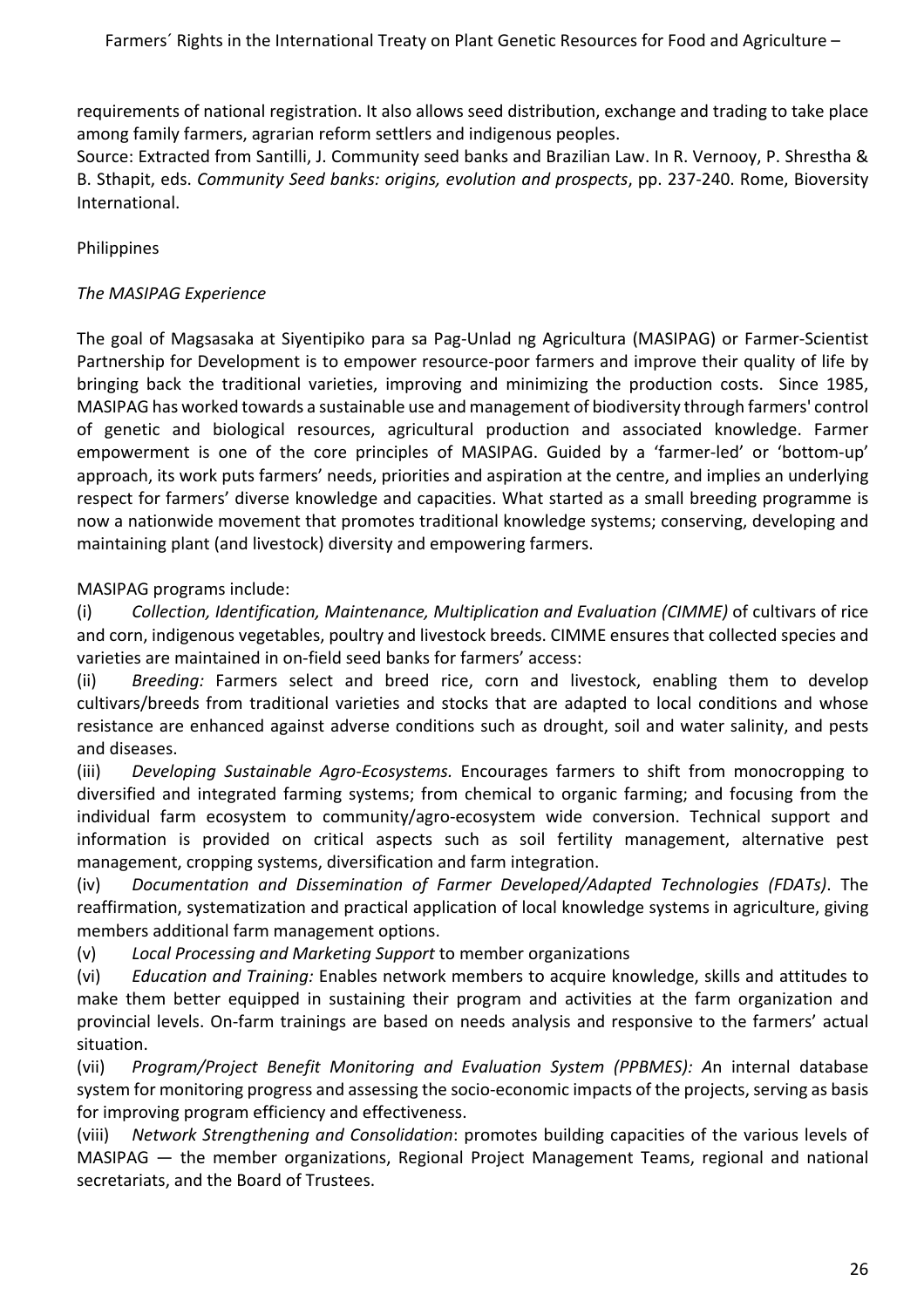(ix) Linkaging and Advocacy: MASIPAG takes an active stand on national and global issues that affect the food security and sovereignty of resource-poor Filipino farmers. MASIPAG also links with local, national and international groups working on farmers' rights and sustainable agriculture.

They collected and maintained more than 1,313 traditional rice varieties and bred 1,299 new MASIPAG rice varieties that are specifically adapted to local soils and climate conditions. Each year, these rice varieties are grown and are further developed on almost 200 trial farms. The farmers learn how to assess their varieties, how to choose those which are best-adapted to the natural conditions of their plot of land and how to identify which seeds can best be used for breeding new varieties. With support from scientists, the farmers themselves have become breeders and experts. The MASIPAG members exchange their knowledge and seeds which resulted in a knowledge partnership based on an equal footing, taking the needs at the grassroots level into consideration and increasing the self-confidence of the farmers. As of 2017, there are more than 30,000 MASIPAG farmers in 563 member organizations. MASIPAG promotes diversification of crops and rice varieties to prevent a total crop failure. On choosing rice variety, the criteria is not only given to yield potentials but also to adaptation to local conditions. Since the farmers are largely independent from external inputs and as the great variety of products they cultivate enables them to compensate for crop failures, they are able to increase their income and earn more than the conventional farms. The food security and health of MASIPAG families has also improved. The success of MASIPAG movement shows how Farmers' Rights through local solutions can be achieved.

# Sources:

- Extracted from MASIPAG website
- http://www.fao.org/liaison/34704-07eac1ef8191d9e44323b1513813a1d02.pdf
- http://www.globalagriculture.org/fileadmin/files/weltagrarbericht/EnglishBrochure/BrochureIA

ASTD en web small.pdf (page 45)

These are just some examples of the many practical activities currently being undertaken in an attempt to promote or realize Farmers' Rights at country level. Learners are encouraged to express their ideas, opinions and thoughts in identifying tools, approaches and strategies to enhance understanding of Farmers' Rights, and how to better implement provisions aimed at supporting them.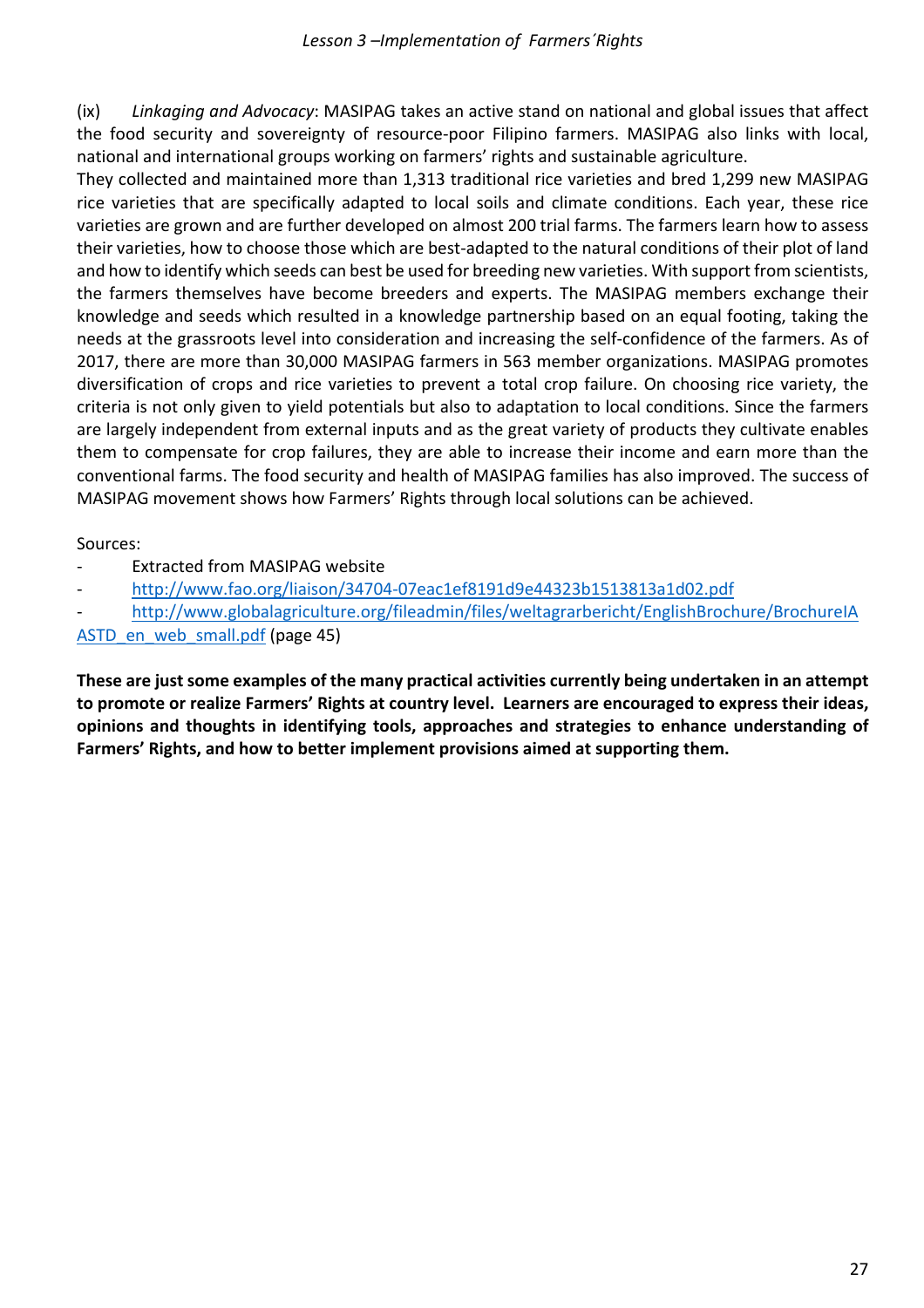#### Further reading: Current programmes, initiatives/projects and publications that promote awareness

How to implement Article 9, Farmers' Rights in your country? What are the basic steps required? Where to begin, and what are possible entry points for discussions on Farmers' Rights? A number of organizations are currently undertaking work directly or indirectly relevant to implementation of Farmers' Rights. This section provides sources that can offer learners, decision-makers and practitioners better perspectives of the conceptual framework of understanding Farmers' Rights, as well as practical examples of work on the ground.

# **3.1 Book publication: Realizing Farmers' Rights to Crop Genetic Resources: success stories and best practices**

Published in 2013, edited by Regine Andersen and Tone Winge, this book shows the necessity of realizing Farmers' rights for poverty alleviation and food security, the practical possibilities of doing so, and the potential gains for development and society at large. It provides decision-makers and practitioners with a conceptual framework for understanding Farmers' rights through illustrating success stories and best practices that have resulted in substantial achievements to one or more measures to protect Farmers' Rights as set out in the International Treaty. Examples provided covers: the rights of farmers to save, use, exchange and sell farm-saved seed; the protection of traditional knowledge; benefit- sharing; and participation in decision-making. The examples represent different regions and localities, including Europe, Asia, Africa and Latin America, as well as various categories of stakeholders and types of initiatives and policies are presented in detailed manner.

#### *3.2 Relevant Programmes and Initiatives*

- **i.** The Farmers' Rights: Resource pages for decision-makers and practitioners: http://www.farmersrights.org. This website contains a wealth of information specifically related to Farmers' Rights, including advice on how to realize these rights. The portal was launched in 2008 by Fridtjof Nansen Institute (FNI), as part of its Farmers' Rights Project. It contains lessons learned and best practices, as well as literature and publications at global, regional and national level. In 2015, the responsibility for maintaining and updating the website was taken over by Oikos - Organic Norway.
- ii. **Family Farming Knowledge Platform:** http://www.fao.org/family-farming/en/. This website presents quality information on family farming from all over the world, including national laws and regulations, public policies, best practices, relevant data and statistics, research, articles and publications about family farming. Although not all information is relevant to Farmers' Rights, many of the resources are directly linked to this issue, for example, agro-ecology, small-scale family farmers, indigenous peoples and mountain family farming.
- iii. **Indigenous peoples' and community conserved territories and areas (ICCAs) and its online Registry and Data:** http://www.iccaconsortium.org/. ICCA Consortium Members and partners supports conservation of nature, sustainable livelihoods and the respect of collective rights. The ICCA Registry and data is an online platform where indigenous peoples and/or local communities provide data, case studies, maps, photos and stories relating to their ICCAs.
- iv. **FAO Biodiversity Programmes and Projects.** Many of these projects (global, regional, and national) promote conservation and sustainable use management of agricultural biodiversity, while improving rural livelihoods and capacity- building for small- scale farmers and local communities. It also promotes mainstreaming of conservation and sustainable management of biodiversity into national plans and programmes. Most of these projects are described putting farmers and local communities at the heart of the natural resources management, they use and employ multi-stakeholders participatory processes (for example, e.g. Globally Important Agricultural Heritage Systems (GIAHS) have demonstrated lessons learned in empowering rural communities and promoting recognition of farmers and local communities (http://www.fao.org/giahs/en/).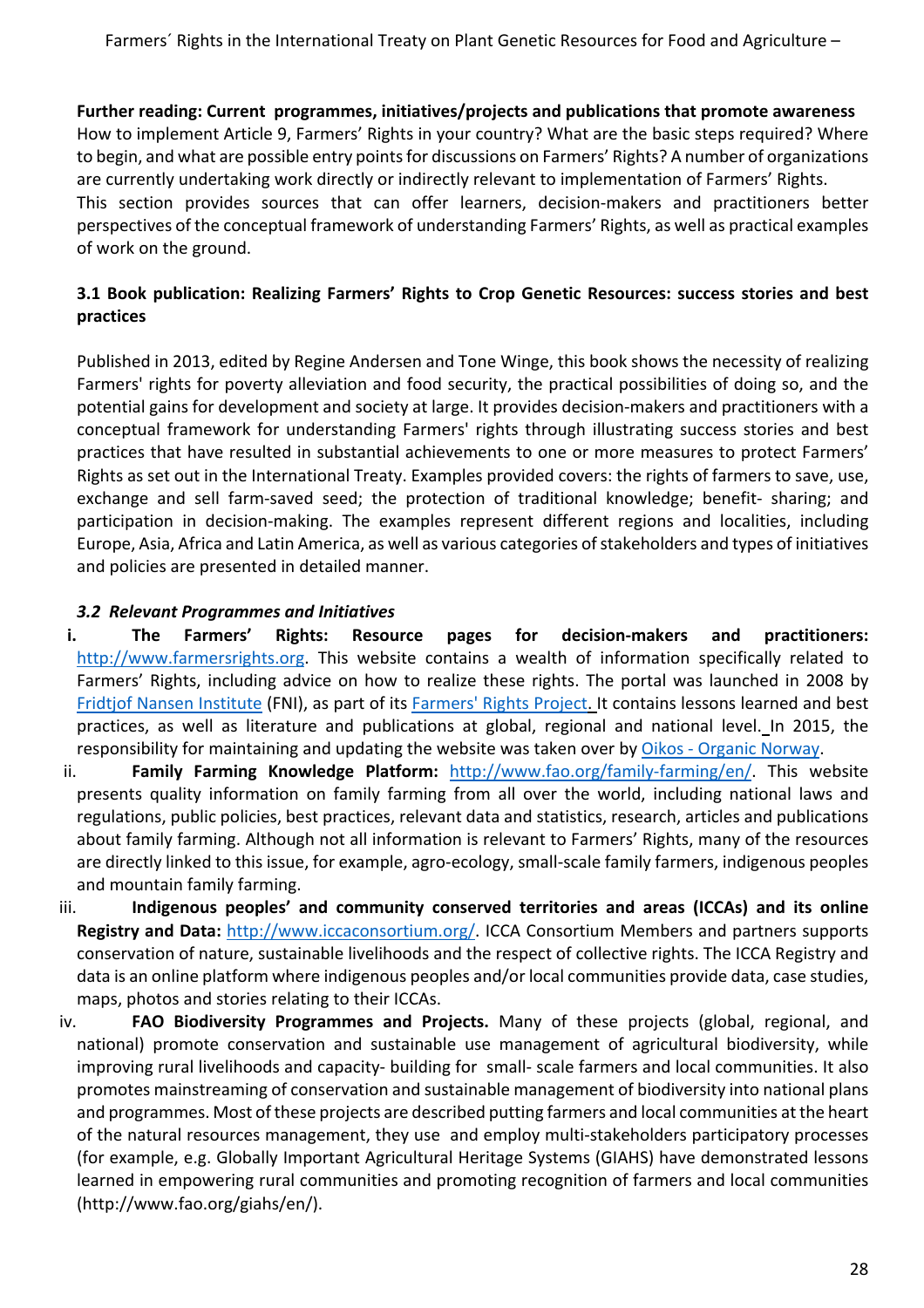- **v. FAO's work on Indigenous Peoples: http://www.fao.org/indigenous-peoples/en/.** Several FAO projects relate to indigenous peoples, promoting their biological and cultural diversity as the underpinnings of food and livelihood security. Indigenous peoples are also farmers and custodians of biodiversity. The FAO Six Pillars of work on indigenous peoples are relevant to or could support the promotion of Farmers' Rights, i.e. free, prior and informed consent; advocacy and capacity-building; coordination; indicators for food security; indigenous food systems; and voluntary guidelines on the governance of tenure.
- vi. The Adaptation for Smallholder Agriculture Programme (ASAP) of the International Fund for **Agricultural Development (IFAD):** https://www.ifad.org/en/topic/asap/tags/climate\_change/2782790. This was launched in 2012, channelling climate finance to smallholder farmers, to enable them to access information tools and technologies that can strengthen their resilience to climate change. ASAP has become the largest global financing source dedicated to supporting the adaptation of poor smallholder farmers to climate change. The programme is working in more than thirty developing countries, using climate finance to make rural development programmes more climate resilient, by supporting crop diversification and other farming practices that can help to increase productivity, while at the same time minimizing climate change risks.
- vii. **Indigenous Peoples Assistance Facility (IPAF) of IFAD: https://www.ifad.org/topic/ipaf/.** This facility is dedicated to strengthening indigenous peoples' communities and organizations. It does so by financing small projects that foster their self-driven development in the framework of the UN Declaration on the Rights of Indigenous Peoples, and generating lessons learned and approaches for replication and upscaling. The facility invites applications from indigenous peoples' organizations and communities, as well as from organizations that work with them, for grants to fund projects, innovative approaches and partnerships to promote the development of indigenous peoples and help them to fulfil their aspirations. Although the facility has wider coverage than Farmers' Rights per se, IPAF presents a number of interesting lessons learned that are relevant to Farmers' Rights. These include promotion of protection of traditional knowledge related to genetic resources, promotion of traditional food crops, conservation of agricultural biodiversity, and enhanced participation in decision-making
- viii. **UNDP-GEF Small Grants Programme (SGP) and the Satoyama Initiative Community Development and Knowledge Management (https://comdeksproject.com/).** This initiative promotes community development promoting the vision of "societies in harmony with nature". COMDEKS support activities in the fields that aims for developing sound biodiversity management and sustainable livelihood activities with local communities to main, rebuild and revitalize socio-ecological production landscapes. It leverage existing experiences, resources, and networks to support sustainable landscape level management approaches by using UNDP small grants delivery mechanisms, including the SGP, to provide financing and technical assistance to community organizations. It also support capacity building, documentation of traditional knowledge and governance systems, replication and up-scaling of lessons learnt and best practices through the regional workshops.

#### **Conclusion**

For generations, farmers, indigenous and local communities have been creating and managing crop diversity throughout the world, and this has been acknowledged by the international community since the 1980s. Recognition of Farmers' Rights is clearly manifested in Article 9 of the International Treaty. This gives national governments the responsibility to implement Farmers' Rights through provisions on: (i) protection of traditional knowledge; (ii) the fair and equitable sharing of benefits; (iii) the right to participate in in decision-making; and (iv) rights that farmers have to save, use, exchange and sell farmsaved seed/propagating material.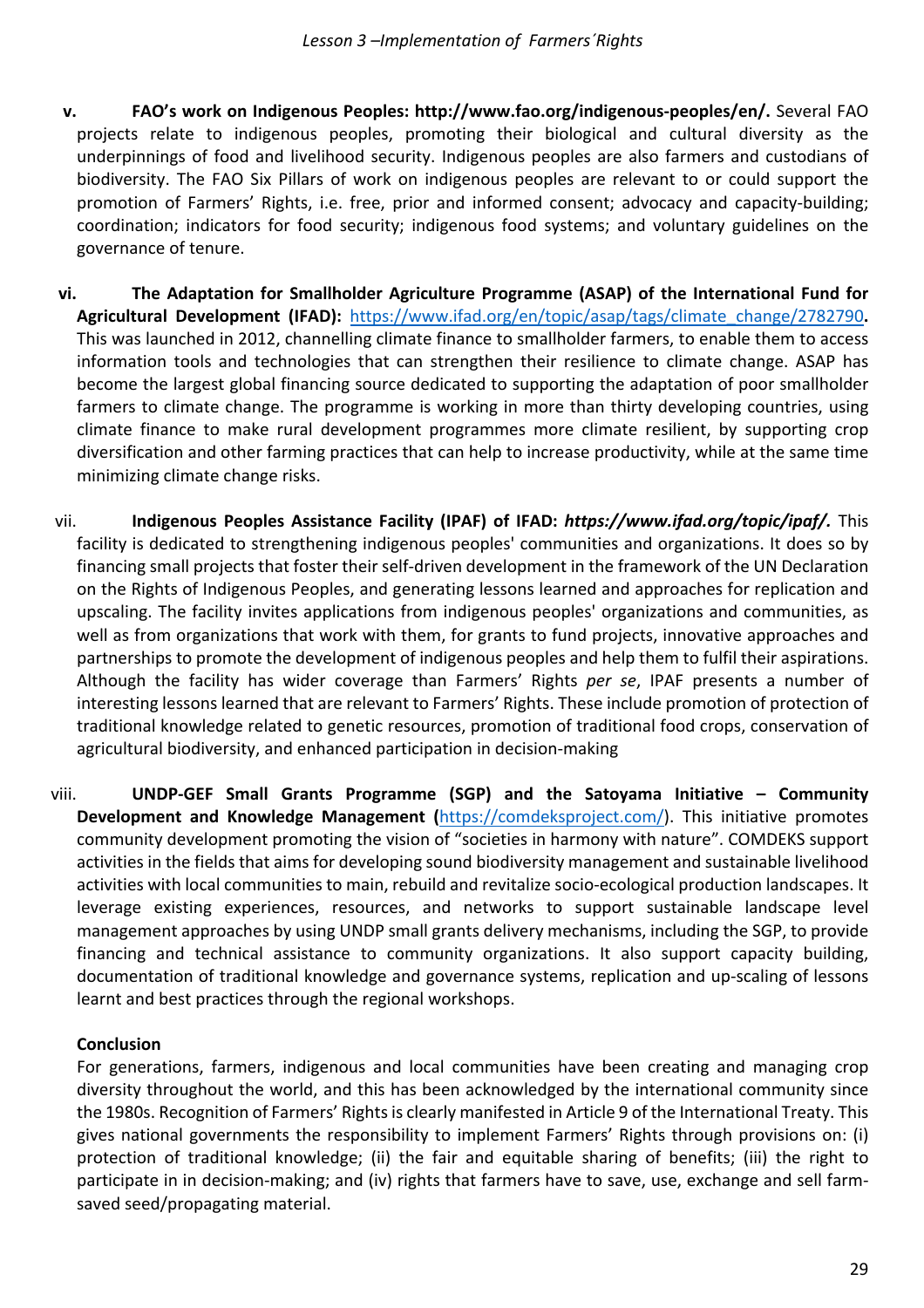A wide range of case studies, some of which are presented here, shows that there are many different ways in which individuals, practitioners, institutions, organizations and other stakeholders can contribute to enhancing an understanding of Farmers' Rights - and promote their realization, according to their abilities and capacities.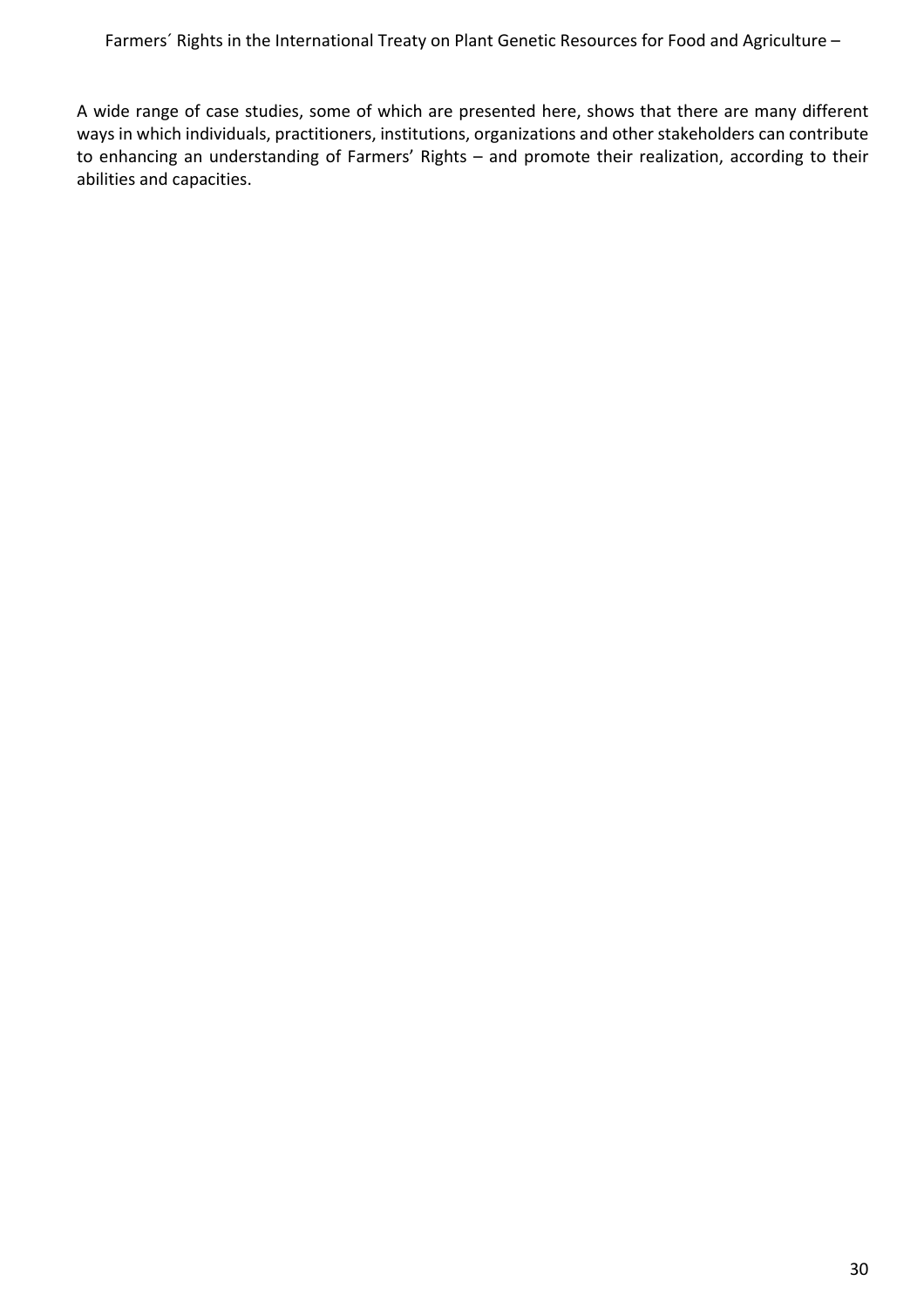#### **Key points to remember**

Farmers' Rights are the rights of millions of farmers throughout the world, particularly in developing countries whose agriculture is based on the cultivation of traditional varieties or varieties that farmers themselves preserve and improve.

In order that they may continue to fulfill their role as stewards of crop genetic diversity, farmers, they need to be supported and build their capacities.

The implementation of Farmers' Rights in accordance to the International Treaty is now in the process, as illustrated in the various examples. In a number of countries, the national (or local authorities) have identified their way to implement some measures that protect the farmers.

Regarding benefit sharing mechanisms, rewards for farmers will vary. Types of benefits may include facilitated access to plant genetic resources for food and agriculture; the exchange of information; access to and transfer of technology; capacity-building; and the sharing of monetary and other benefits arising from commercialization of PGRFA.

• Farmer-scientist collaboration, capacity building, community based approaches and participatory approaches are some of the important features of projects that has contributed to the realization of Farmers' Rights.

There are a number of ways to promote implementation of Farmers' Rights provisions, including but not limited to:

programmes for on-farm conservation of PGRFA;

setting up of community seed/gene banks and registers of varieties;

technical training to improve farmers' knowledge on breeding and broadening the plant genetic base; 

niche marketing of products from diverse crops.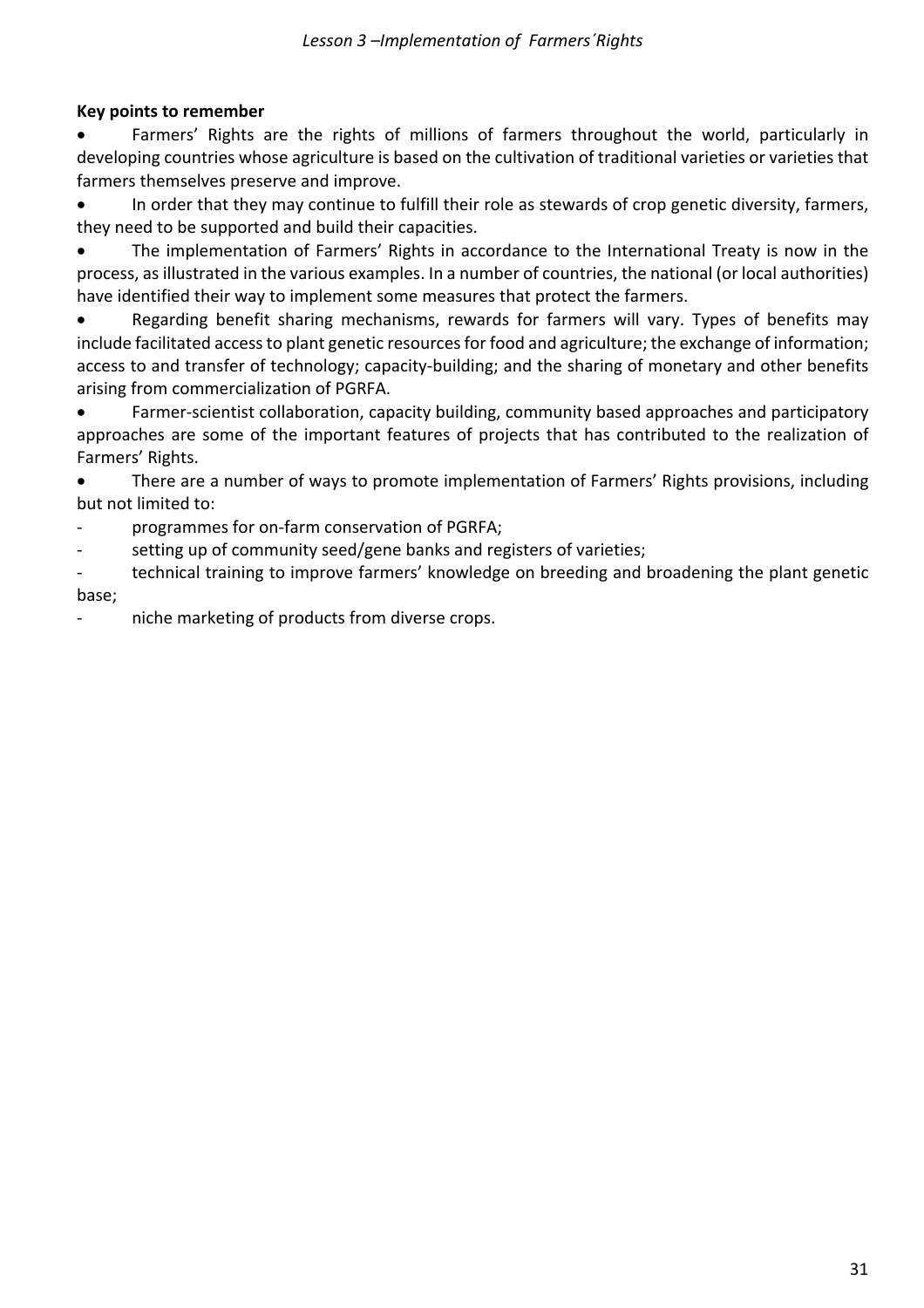#### **References**

Andersen, Regine and Tone Winge. 2009. The Plant Treaty and Farmers' Rights: Implementation Issues for South Asia. VI+48. Kathmandu: South Asia Watch on Trade, Economics & Environment (SAWTEE).

Andersen, R. T. Winge, 2013. Realising Farmers' Rights to genetic resources: Success stories and best practices, Routledge

Biocultural Heritage. (available at http://www.biocultural.iied.org/about-biocultural-heritage). Accessed 14 November 2016. *Community seed banks: origins, evolution and prospects*. Edited by R. Vernooy, P. Shrestha & B. Sthapit. Rome, Bioversity International.

Development Fund of Norway, supports small scale farmers in their fight against hunger and poverty. [Website] Available at: http://www.utviklingsfondet.no/en. Accessed at 20 December 2016

Swiss Development Cooperation. [Website: https://www.eda.admin.ch/deza/en/home/themessdc/agriculture-food-security.html] Accessed 25 November 2016.

E. Tsiuomani, 2014. Benefit-sharing and Farmers' Rights [Website] (Available at: http://www.benelexblog.law.ed.ac.uk/2014/05/13/benefit-sharing-and-farmers-rights/) 

Farmers' crop varieties and farmers' rights: Challenges in taxonomy and law. Edited by M. Halewood. Rome. Bioversity International.

Farmers' Rights. [Website] (Available at http://www.farmersrights.org). Accessed November 2016.

FAO [Website] (available at http://www.fao.org/). Accessed 25 November 2016.

IFAD. [Website] (Available at https://www.ifad.org/). Accessed 27 November 2016.

Global Environment Facility [Website] (Available at: https://www.thegef.org/). Accessed 15 December 2016.

International Treaty on Plant Genetic Resources for Food and Agriculture. [Website] (Available at http://www.fao.org/plant-treaty/). Accessed November 2016.

MASIPAG (Magsasaka at Siyentipiko para sa Pag-Unlad ng Agrikultura or Farmer-Scientist Partnership for Development). [Website] (Available at http://masipag.org/) Accessed 20 April 2017.

Protection of Plant Varieties & Farmers' Rights Authority of India. [Website] (Available at http://plantauthority.gov.in/PGSFR.htm). Accessed 24 November 2016).

Realising Farmers' Rights to Crop Genetic Resources: success stories and best practices, 2013. Regine Andersen and Tone Winge (Eds). Routledge. 232 pp

Traditional Knowledge Digital Library of India. [Website] (available at http://www.tkdl.res.in). Accessed 28 November 2016.

USC CANADA How we grow food matters. [Website ] (Available at http://www.usc-canada.org/what-wedo/seeds-of-survival) Accessed 15 December 2016.